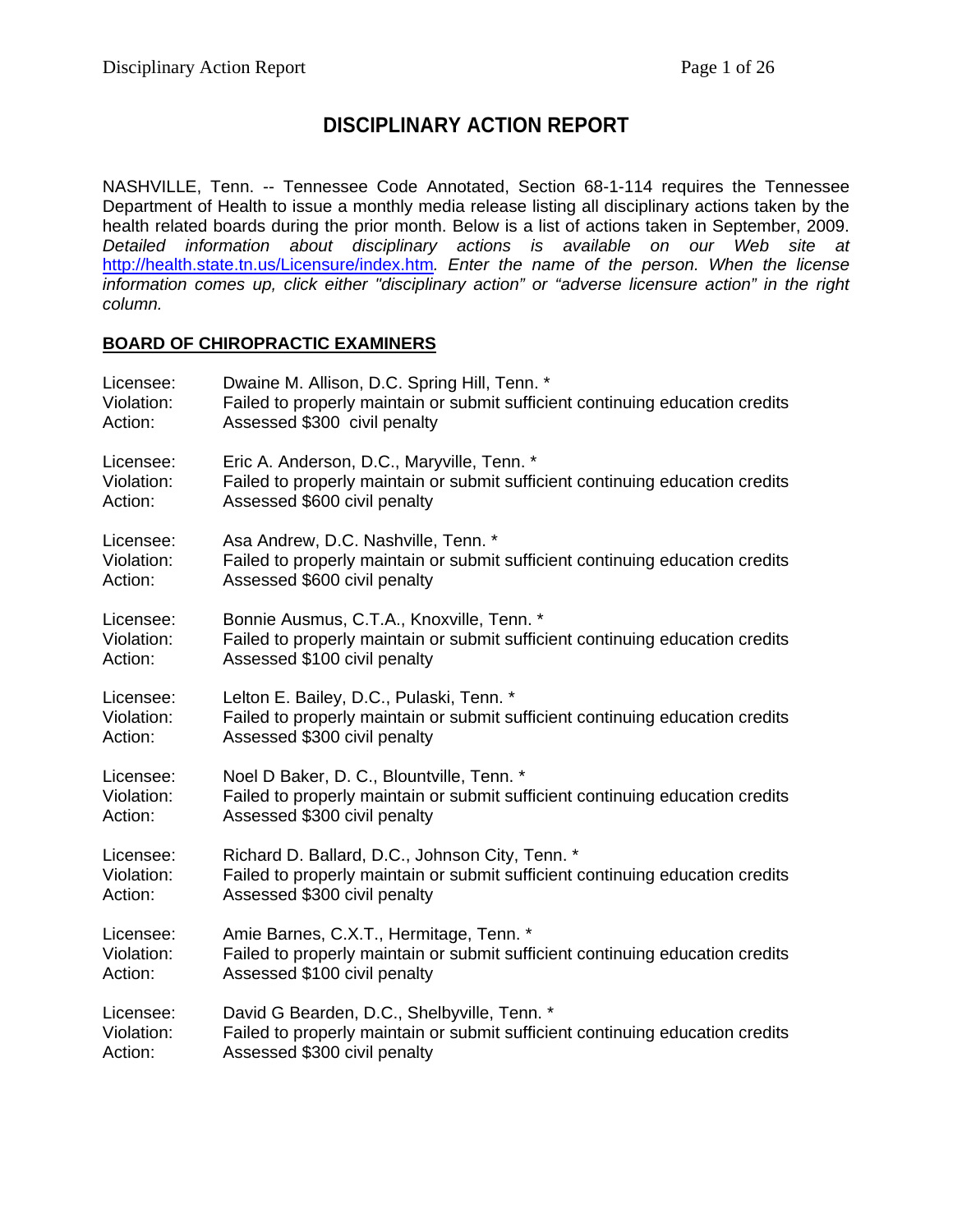| Licensee:  | Rory J. Beel, D.C., Smyrna, Tenn. *                                           |
|------------|-------------------------------------------------------------------------------|
| Violation: | Failed to properly maintain or submit sufficient continuing education credits |
| Action:    | Assessed \$300 civil penalty                                                  |
| Licensee:  | Brandi N. Bennett, C.T.A., Johnson City, Tenn. *                              |
| Violation: | Failed to properly maintain or submit sufficient continuing education credits |
| Action:    | Assessed \$100 civil penalty                                                  |
| Licensee:  | Michele Benoit, D.C., Franklin, Tenn. *                                       |
| Violation: | Failed to properly maintain or submit sufficient continuing education credits |
| Action:    | Assessed \$300 civil penalty                                                  |
| Licensee:  | Wesley S. Benton, D.C, Dickson, Tenn. *                                       |
| Violation: | Failed to properly maintain or submit sufficient continuing education credits |
| Action:    | Assessed \$300 civil penalty                                                  |
| Licensee:  | Chad E. Berger, D.C., Franklin, Tenn. *                                       |
| Violation: | Failed to properly maintain or submit sufficient continuing education credits |
| Action:    | Assessed \$100 civil penalty                                                  |
| Licensee:  | Tina R. Black, D.C., Mount Juliet, Tenn. *                                    |
| Violation: | Failed to properly maintain or submit sufficient continuing education credits |
| Action:    | Assessed \$600 civil penalty                                                  |
| Licensee:  | Wendy E. Blue, D.C., Maryville, Tenn. *                                       |
| Violation: | Failed to properly maintain or submit sufficient continuing education credits |
| Action:    | Assessed \$300 civil penalty                                                  |
| Licensee:  | Stephanie Bridge, C.T.A., Knoxville, Tenn. *                                  |
| Violation: | Failed to properly maintain or submit sufficient continuing education credits |
| Action:    | Assessed \$100 civil penalty                                                  |
| Licensee:  | Deborah E. Brown, D.C., Knoxville, Tenn. *                                    |
| Violation: | Failed to properly maintain or submit sufficient continuing education credits |
| Action:    | Assessed \$600 civil penalty                                                  |
| Licensee:  | John L. Burley, D.C., Joelton, Tenn. *                                        |
| Violation: | Failed to properly maintain or submit sufficient continuing education credits |
| Action:    | Assessed \$300 civil penalty                                                  |
| Licensee:  | Robert S. Butler Jr., D.C., Miami, Fla. *                                     |
| Violation: | Failed to properly maintain or submit sufficient continuing education credits |
| Action:    | Assessed \$600 civil penalty                                                  |
| Licensee:  | Gregory D. Butts, D.C., Lebanon, Tenn. *                                      |
| Violation: | Failed to properly maintain or submit sufficient continuing education credits |
| Action:    | Assessed \$600 civil penalty                                                  |
| Licensee:  | Roger W. Byrd, D.C., Jupiter, Fla. *                                          |
| Violation: | Failed to properly maintain or submit sufficient continuing education credits |
| Action:    | Assessed \$600 civil penalty                                                  |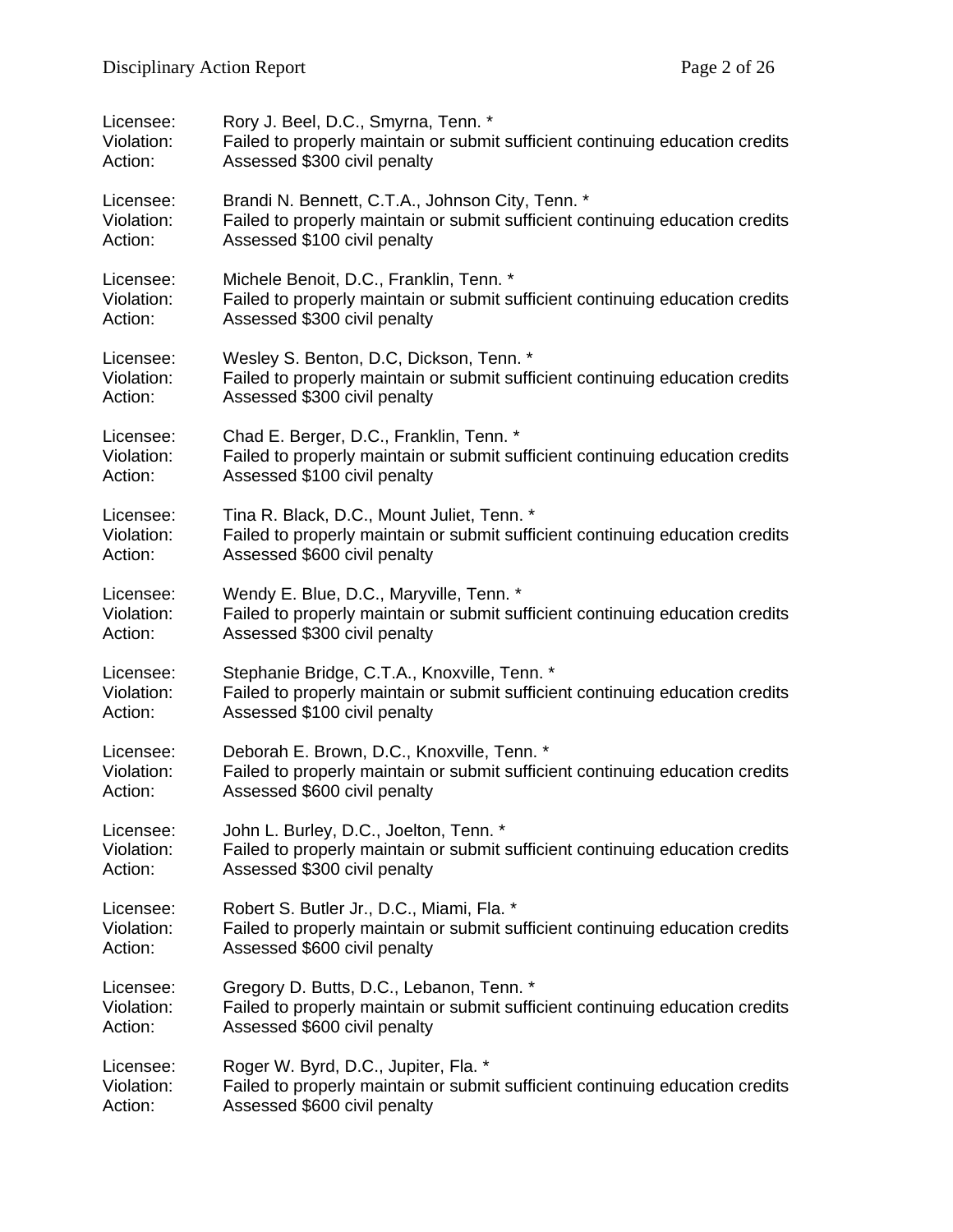| Licensee:  | David A. Chamberlain, D.C., Knoxville, Tenn. *                                |
|------------|-------------------------------------------------------------------------------|
| Violation: | Failed to properly maintain or submit sufficient continuing education credits |
| Action:    | Assessed \$300 civil penalty                                                  |
| Licensee:  | Sandra L. Carlisle, C.T.A., Fayetteville, Tenn. *                             |
| Violation: | Failed to properly maintain or submit sufficient continuing education credits |
| Action:    | Assessed \$100 civil penalty                                                  |
| Licensee:  | Trina Chavez-Madonia, C.T.A., Nashville, Tenn. *                              |
| Violation: | Failed to properly maintain or submit sufficient continuing education credits |
| Action:    | Assessed \$100 civil penalty                                                  |
| Licensee:  | Gun Chung, D.C., Nashville, Tenn. *                                           |
| Violation: | Failed to properly maintain or submit sufficient continuing education credits |
| Action:    | Assessed \$300 civil penalty                                                  |
| Licensee:  | Amie C. Clark, D.C., Hendersonville, Tenn. *                                  |
| Violation: | Failed to properly maintain or submit sufficient continuing education credits |
| Action:    | Assessed \$300 civil penalty                                                  |
| Licensee:  | Sherry C. Clarke, C.X.T., Talbott, Tenn. *                                    |
| Violation: | Failed to properly maintain or submit sufficient continuing education credits |
| Action:    | Assessed \$100 civil penalty                                                  |
| Licensee:  | Rickey D. Clifford, D.C., White House, Tenn. *                                |
| Violation: | Failed to properly maintain or submit sufficient continuing education credits |
| Action:    | Assessed \$300 civil penalty                                                  |
| Licensee:  | Carrie Coleman, D.C., Morristown, Tenn. *                                     |
| Violation: | Failed to properly maintain or submit sufficient continuing education credits |
| Action:    | Assessed \$300 civil penalty                                                  |
| Licensee:  | Phillip N. Coleman, D.C., Morristown, Tenn. *                                 |
| Violation: | Failed to properly maintain or submit sufficient continuing education credits |
| Action:    | Assessed \$300 civil penalty                                                  |
| Licensee:  | Cecil E. Collins, D.C., Bluff City, Tenn. *                                   |
| Violation: | Failed to properly maintain or submit sufficient continuing education credits |
| Action:    | Assessed \$300 civil penalty                                                  |
| Licensee:  | David E. Corbitt, D.C., Knoxville, Tenn. *                                    |
| Violation: | Failed to properly maintain or submit sufficient continuing education credits |
| Action:    | Assessed \$100 civil penalty                                                  |
| Licensee:  | Drew Cradic, D.C., Jonesborough, Tenn. *                                      |
| Violation: | Failed to properly maintain or submit sufficient continuing education credits |
| Action:    | Assessed \$300 civil penalty                                                  |
| Licensee:  | Carrie L. Crane, C.T.A., Heiskell, Tenn. *                                    |
| Violation: | Failed to properly maintain or submit sufficient continuing education credits |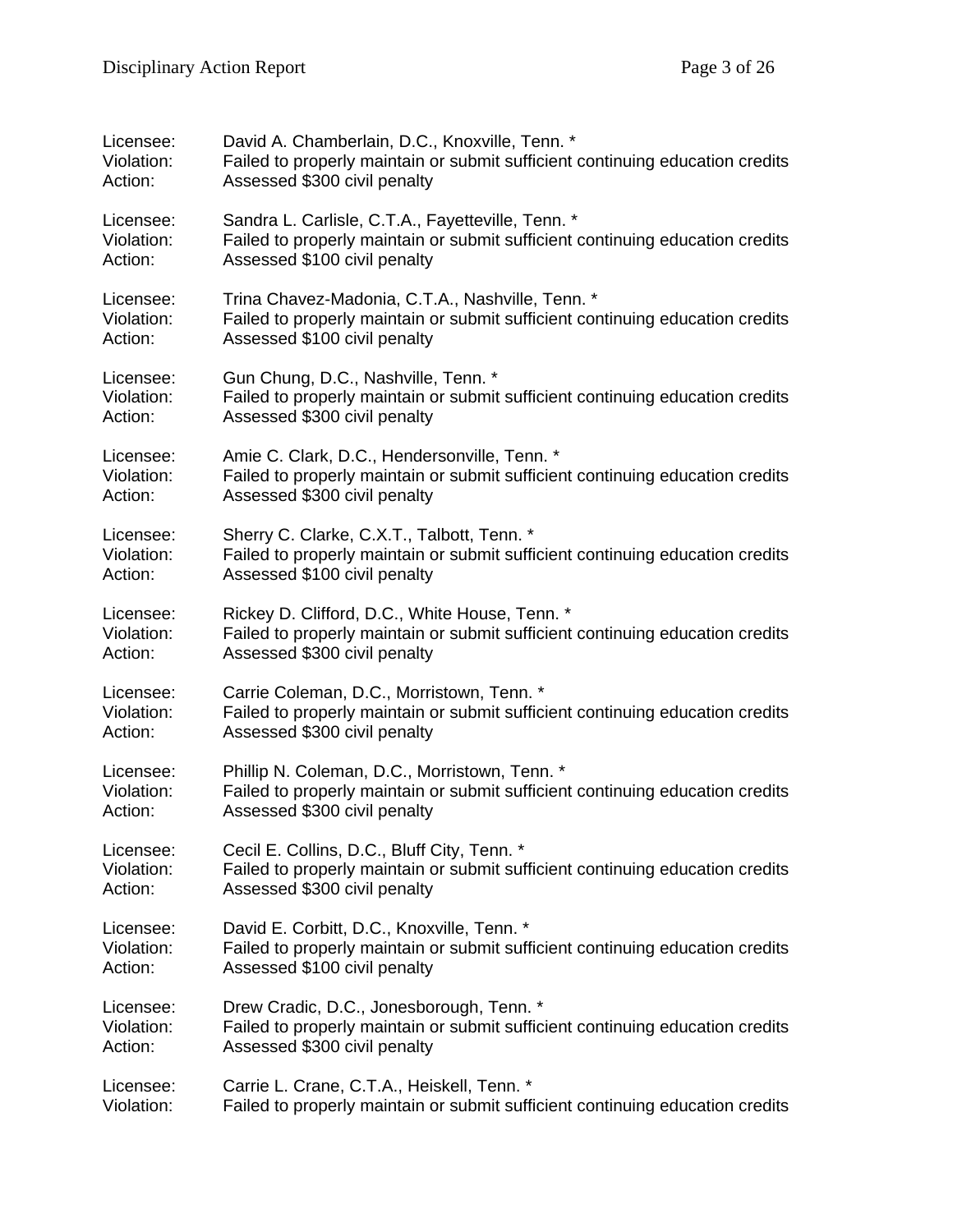| Action:    | Assessed \$100 civil penalty                                                  |
|------------|-------------------------------------------------------------------------------|
| Licensee:  | Keith B. Crystal, D.C., Hendersonville, Tenn. *                               |
| Violation: | Failed to properly maintain or submit sufficient continuing education credits |
| Action:    | Assessed \$100 civil penalty                                                  |
| Licensee:  | Tara Daniel, D.C., Murfreesboro, Tenn. *                                      |
| Violation: | Failed to properly maintain or submit sufficient continuing education credits |
| Action:    | Assessed \$100 civil penalty                                                  |
| Licensee:  | John R. Danielson, C.T.A., Hixon, Tenn. *                                     |
| Violation: | Failed to properly maintain or submit sufficient continuing education credits |
| Action:    | Assessed \$100 civil penalty                                                  |
| Licensee:  | Alison B. Davidson, D.C., Murfreesboro, Tenn. *                               |
| Violation: | Failed to properly maintain or submit sufficient continuing education credits |
| Action:    | Assessed \$600 civil penalty                                                  |
| Licensee:  | Robert T. Davidson, D.C., Murfreesboro, Tenn. *                               |
| Violation: | Failed to properly maintain or submit sufficient continuing education credits |
| Action:    | Assessed \$300 civil penalty                                                  |
| Licensee:  | Brent W. Davis, D.C., Nashville, Tenn. *                                      |
| Violation: | Failed to properly maintain or submit sufficient continuing education credits |
| Action:    | Assessed \$600 civil penalty                                                  |
| Licensee:  | Scott H Depol, D.C., Alpharetta, Ga. *                                        |
| Violation: | Failed to properly maintain or submit sufficient continuing education credits |
| Action:    | Assessed \$300 civil penalty                                                  |
| Licensee:  | Timothy D. DeRoos, D.C., Cleveland, Tenn. *                                   |
| Violation: | Failed to properly maintain or submit sufficient continuing education credits |
| Action:    | Assessed \$100 civil penalty                                                  |
| Licensee:  | Margaret M. Dillingham, C.T.A., Powell, Tenn. *                               |
| Violation: | Failed to properly maintain or submit sufficient continuing education credits |
| Action:    | Assessed \$100 civil penalty                                                  |
| Licensee:  | Rebecca Doss, D.C., Memphis, Tenn. *                                          |
| Violation: | Failed to properly maintain or submit sufficient continuing education credits |
| Action:    | Assessed \$300 civil penalty                                                  |
| Licensee:  | Andrea N. Dowdy, D.C., Nashville, Tenn. *                                     |
| Violation: | Failed to properly maintain or submit sufficient continuing education credits |
| Action:    | Assessed \$300 civil penalty                                                  |
| Licensee:  | Anita L. Dudley, C.T.A., Jackson, Tenn. *                                     |
| Violation: | Failed to properly maintain or submit sufficient continuing education credits |
| Action:    | Assessed \$100 civil penalty                                                  |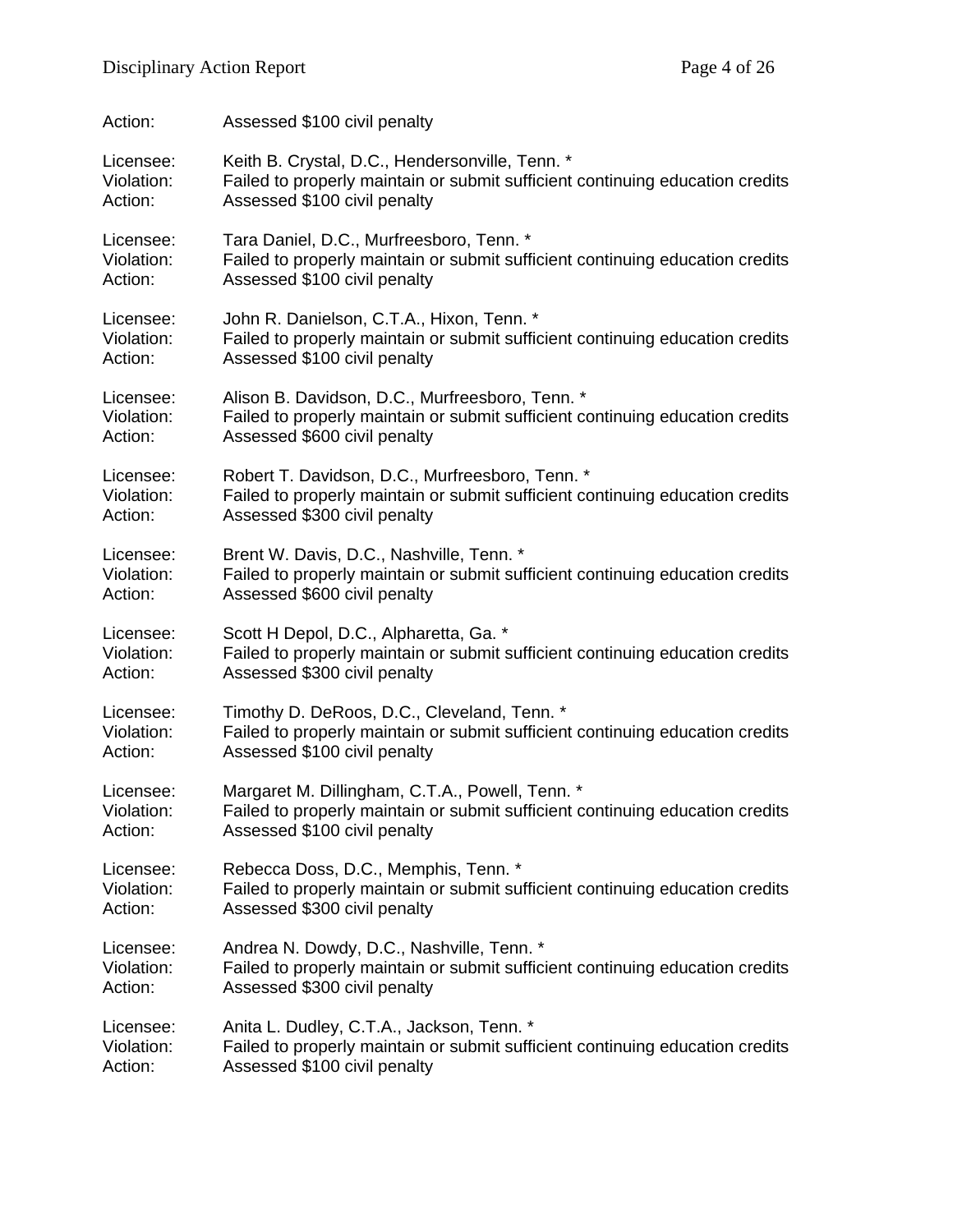| Licensee:  | Bruce M. Ehlert, D.C., Mountain City, Tenn. *                                 |
|------------|-------------------------------------------------------------------------------|
| Violation: | Failed to properly maintain or submit sufficient continuing education credits |
| Action:    | Assessed \$300 civil penalty                                                  |
| Licensee:  | Michael T, Elliott, D.C., Hermitage, Tenn. *                                  |
| Violation: | Failed to properly maintain or submit sufficient continuing education credits |
| Action:    | Assessed \$600 civil penalty                                                  |
| Licensee:  | John F. Ellis, D.C., Weber City, Va. *                                        |
| Violation: | Failed to properly maintain or submit sufficient continuing education credits |
| Action:    | Assessed \$300 civil penalty                                                  |
| Licensee:  | Traci Gieske-Farrington, D.C., Lawrenceburg, Tenn. *                          |
| Violation: | Failed to properly maintain or submit sufficient continuing education credits |
| Action:    | Assessed \$100 civil penalty                                                  |
| Licensee:  | Scott A. Fegley, D.C., Johnson City, Tenn. *                                  |
| Violation: | Failed to properly maintain or submit sufficient continuing education credits |
| Action:    | Assessed \$300 civil penalty                                                  |
| Licensee:  | William B. Fetzer, D.C., Hermitage, Tenn. *                                   |
| Violation: | Failed to properly maintain or submit sufficient continuing education credits |
| Action:    | Assessed \$300 civil penalty                                                  |
| Licensee:  | June C. Fleeman, C.T.A., Leoma, Tenn. *                                       |
| Violation: | Failed to properly maintain or submit sufficient continuing education credits |
| Action:    | Assessed \$100 civil penalty                                                  |
| Licensee:  | Robert B. Fox, D.C., Kennesaw, Ga. *                                          |
| Violation: | Failed to properly maintain or submit sufficient continuing education credits |
| Action:    | Assessed \$600 civil penalty                                                  |
| Licensee:  | John D. Frazier, D.C., Bell, Fla. *                                           |
| Violation: | Failed to properly maintain or submit sufficient continuing education credits |
| Action:    | Assessed \$300 civil penalty                                                  |
| Licensee:  | Ronald C. Free, C.X.T., Cleveland, Tenn. *                                    |
| Violation: | Failed to properly maintain or submit sufficient continuing education credits |
| Action:    | Assessed \$100 civil penalty                                                  |
| Licensee:  | Tina M. Gee, C.X.T., McMinnville, Tenn. *                                     |
| Violation: | Failed to properly maintain or submit sufficient continuing education credits |
| Action:    | Assessed \$100 civil penalty                                                  |
| Licensee:  | Andrea George, C.T.A., Decherd, Tenn. *                                       |
| Violation: | Failed to properly maintain or submit sufficient continuing education credits |
| Action:    | Assessed \$100 civil penalty                                                  |
| Licensee:  | Gary A Goode, D.C., Memphis, Tenn. *                                          |
| Violation: | Failed to properly maintain or submit sufficient continuing education credits |
| Action:    | Assessed \$300 civil penalty                                                  |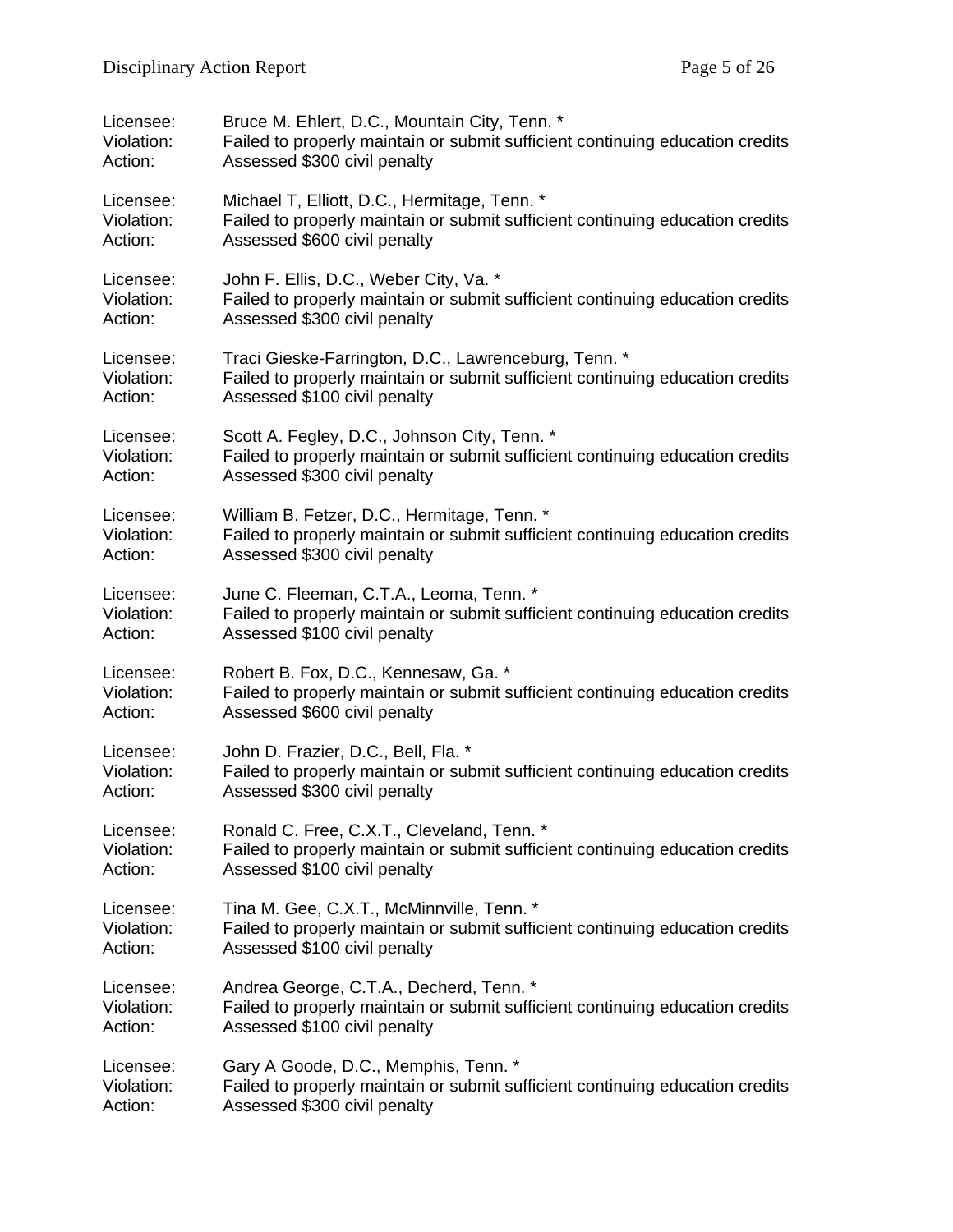| Licensee:  | Janna L. Gresham, D.C., Campbellsville, Ky. *                                 |
|------------|-------------------------------------------------------------------------------|
| Violation: | Failed to properly maintain or submit sufficient continuing education credits |
| Action:    | Assessed \$600 civil penalty                                                  |
| Licensee:  | Bradford J. Hagan, D.C., Lafayette, Tenn. *                                   |
| Violation: | Failed to properly maintain or submit sufficient continuing education credits |
| Action:    | Assessed \$300 civil penalty                                                  |
| Licensee:  | Jeff G. Hall, D.C., Chattanooga, Tenn. *                                      |
| Violation: | Failed to properly maintain or submit sufficient continuing education credits |
| Action:    | Assessed \$600 civil penalty                                                  |
| Licensee:  | Larry W. Hardin, D.C., Lebanon, Tenn. *                                       |
| Violation: | Failed to properly maintain or submit sufficient continuing education credits |
| Action:    | Assessed \$300 civil penalty                                                  |
| Licensee:  | Sarah M. Hardin, C.T.A., Jonesborough, Tenn. *                                |
| Violation: | Failed to properly maintain or submit sufficient continuing education credits |
| Action:    | Assessed \$100 civil penalty                                                  |
| Licensee:  | Nicole J. Hargis, C.X.T., Hendersonville, Tenn. *                             |
| Violation: | Failed to properly maintain or submit sufficient continuing education credits |
| Action:    | Assessed \$100 civil penalty                                                  |
| Licensee:  | Anthony B. Harlow, D.C., Dickson, Tenn. *                                     |
| Violation: | Failed to properly maintain or submit sufficient continuing education credits |
| Action:    | Assessed \$300 civil penalty                                                  |
| Licensee:  | Jared S. Hathaway, D.C., Memphis, Tenn. *                                     |
| Violation: | Failed to properly maintain or submit sufficient continuing education credits |
| Action:    | Assessed \$300 civil penalty                                                  |
| Licensee:  | Michael R. Heskett, D.C., Morristown, Tenn. *                                 |
| Violation: | Failed to properly maintain or submit sufficient continuing education credits |
| Action:    | Assessed \$300 civil penalty                                                  |
| Licensee:  | Elisabeth N. Hickok, D.C., Hickson, Tenn. *                                   |
| Violation: | Failed to properly maintain or submit sufficient continuing education credits |
| Action:    | Assessed \$300 civil penalty                                                  |
| Licensee:  | Arnie R. Hicks, D.C., Martin, Tenn. *                                         |
| Violation: | Failed to properly maintain or submit sufficient continuing education credits |
| Action:    | Assessed \$100 civil penalty                                                  |
| Licensee:  | John L. Hofmann, D.C., Chattanooga, Tenn. *                                   |
| Violation: | Failed to properly maintain or submit sufficient continuing education credits |
| Action:    | Assessed \$600 civil penalty                                                  |
| Licensee:  | Rebecca L Holden, D.C., Tunnel Hill, Ga. *                                    |
| Violation: | Failed to properly maintain or submit sufficient continuing education credits |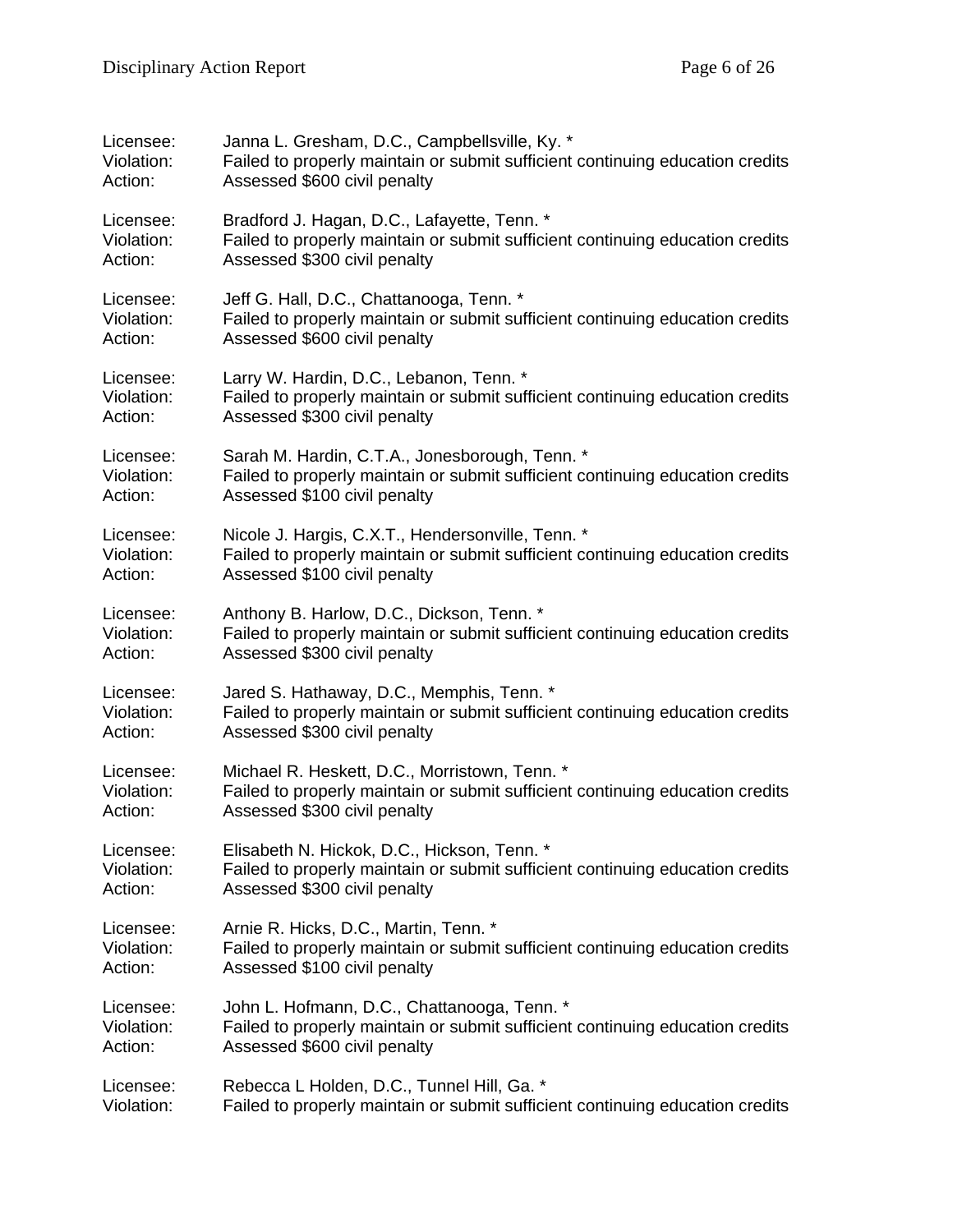| Action:    | Assessed \$100 civil penalty                                                  |
|------------|-------------------------------------------------------------------------------|
| Licensee:  | Davis William-Troy Holt, D.C., Ashburn, Va. *                                 |
| Violation: | Failed to properly maintain or submit sufficient continuing education credits |
| Action:    | Assessed \$300 civil penalty                                                  |
| Licensee:  | Bruce D. Horchak, D.C., Tampa, Fla. *                                         |
| Violation: | Failed to properly maintain or submit sufficient continuing education credits |
| Action:    | Assessed \$100 civil penalty                                                  |
| Licensee:  | Terence O. Humann, D.C., Morristown, Tenn. *                                  |
| Violation: | Failed to properly maintain or submit sufficient continuing education credits |
| Action:    | Assessed \$300 civil penalty                                                  |
| Licensee:  | Jeffrey P. Ingleby, D.C., Knoxville, Tenn. *                                  |
| Violation: | Failed to properly maintain or submit sufficient continuing education credits |
| Action:    | Assessed \$300 civil penalty                                                  |
| Licensee:  | Mitzi D. Jeffrey, C.T.A., Paris, Tenn. *                                      |
| Violation: | Failed to properly maintain or submit sufficient continuing education credits |
| Action:    | Assessed \$100 civil penalty                                                  |
| Licensee:  | Tammi D. Jeffrey, C.T.A., Paris, Tenn. *                                      |
| Violation: | Failed to properly maintain or submit sufficient continuing education credits |
| Action:    | Assessed \$100 civil penalty                                                  |
| Licensee:  | Jeremy L. Jessop, D.C., Collierville, Tenn. *                                 |
| Violation: | Failed to properly maintain or submit sufficient continuing education credits |
| Action:    | Assessed \$300 civil penalty                                                  |
| Licensee:  | Carol C. Johnson, D.C., Murfreesboro, Tenn. *                                 |
| Violation: | Failed to properly maintain or submit sufficient continuing education credits |
| Action:    | Assessed \$200 civil penalty                                                  |
| Licensee:  | Gordon C. Johnson, D.C., Murfreesboro, Tenn. *                                |
| Violation: | Failed to properly maintain or submit sufficient continuing education credits |
| Action:    | Assessed \$200 civil penalty                                                  |
| Licensee:  | Jerald L. Jones, D.C., Jackson, Tenn. *                                       |
| Violation: | Failed to properly maintain or submit sufficient continuing education credits |
| Action:    | Assessed \$100 civil penalty                                                  |
| Licensee:  | Thomas M. Jones, D.C., Clarksville, Tenn. *                                   |
| Violation: | Failed to properly maintain or submit sufficient continuing education credits |
| Action:    | Assessed \$600 civil penalty                                                  |
| Licensee:  | Jeffrey A. Joyner, D.C., Jackson, Tenn. *                                     |
| Violation: | Failed to properly maintain or submit sufficient continuing education credits |
| Action:    | Assessed \$200 civil penalty                                                  |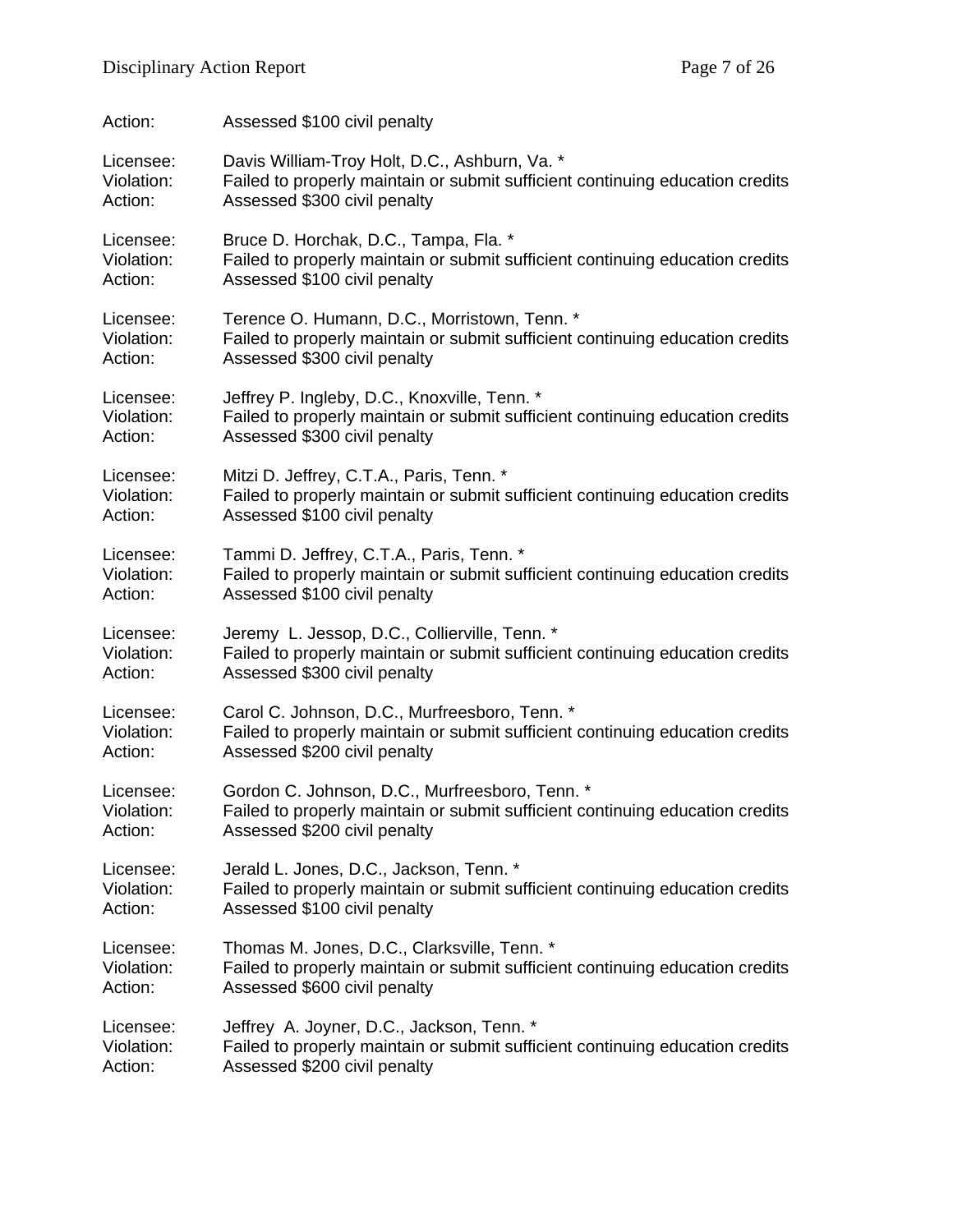| Licensee:  | Konnie Jones Joyner, D.C., Jackson, Tenn. *                                   |
|------------|-------------------------------------------------------------------------------|
| Violation: | Failed to properly maintain or submit sufficient continuing education credits |
| Action:    | Assessed \$200 civil penalty                                                  |
| Licensee:  | Jerry L. Justice, D.C., Cornelius, N.C. *                                     |
| Violation: | Failed to properly maintain or submit sufficient continuing education credits |
| Action:    | Assessed \$300 civil penalty                                                  |
| Licensee:  | Russell A. Justus, D.C., Morristown, Tenn. *                                  |
| Violation: | Failed to properly maintain or submit sufficient continuing education credits |
| Action:    | Assessed \$100 civil penalty                                                  |
| Licensee:  | Joseph R. Kanan, D.C., Shelby Twp, Mich. *                                    |
| Violation: | Failed to properly maintain or submit sufficient continuing education credits |
| Action:    | Assessed \$300 civil penalty                                                  |
| Licensee:  | Adam Keres, D.C., Memphis, Tenn. *                                            |
| Violation: | Failed to properly maintain or submit sufficient continuing education credits |
| Action:    | Assessed \$100 civil penalty                                                  |
| Licensee:  | Jacqueline Knapek, C.T.A., Adams, Tenn. *                                     |
| Violation: | Failed to properly maintain or submit sufficient continuing education credits |
| Action:    | Assessed \$100 civil penalty                                                  |
| Licensee:  | Josh B. Knotts, D.C., Nashville, Tenn. *                                      |
| Violation: | Failed to properly maintain or submit sufficient continuing education credits |
| Action:    | Assessed \$100 civil penalty                                                  |
| Licensee:  | Deborah J. Kowalski, D.C., Nashville, Tenn. *                                 |
| Violation: | Failed to properly maintain or submit sufficient continuing education credits |
| Action:    | Assessed \$300 civil penalty                                                  |
| Licensee:  | Rick A. Kuhlman, D.C., Atlanta, Ga. *                                         |
| Violation: | Failed to properly maintain or submit sufficient continuing education credits |
| Action:    | Assessed \$300 civil penalty                                                  |
| Licensee:  | Jeffrey Lamberth,, D.C., Nashville, Tenn. *                                   |
| Violation: | Failed to properly maintain or submit sufficient continuing education credits |
| Action:    | Assessed \$300 civil penalty                                                  |
| Licensee:  | Christopher P. Lane, D.C., Franklin, Tenn. *                                  |
| Violation: | Failed to properly maintain or submit sufficient continuing education credits |
| Action:    | Assessed \$100 civil penalty                                                  |
| Licensee:  | James E. Lawson, D.C., Tullahoma, Tenn. *                                     |
| Violation: | Failed to properly maintain or submit sufficient continuing education credits |
| Action:    | Assessed \$300 civil penalty                                                  |
| Licensee:  | John C. Lay, D.C., Maryville, Tenn. *                                         |
| Violation: | Failed to properly maintain or submit sufficient continuing education credits |
| Action:    | Assessed \$200 civil penalty                                                  |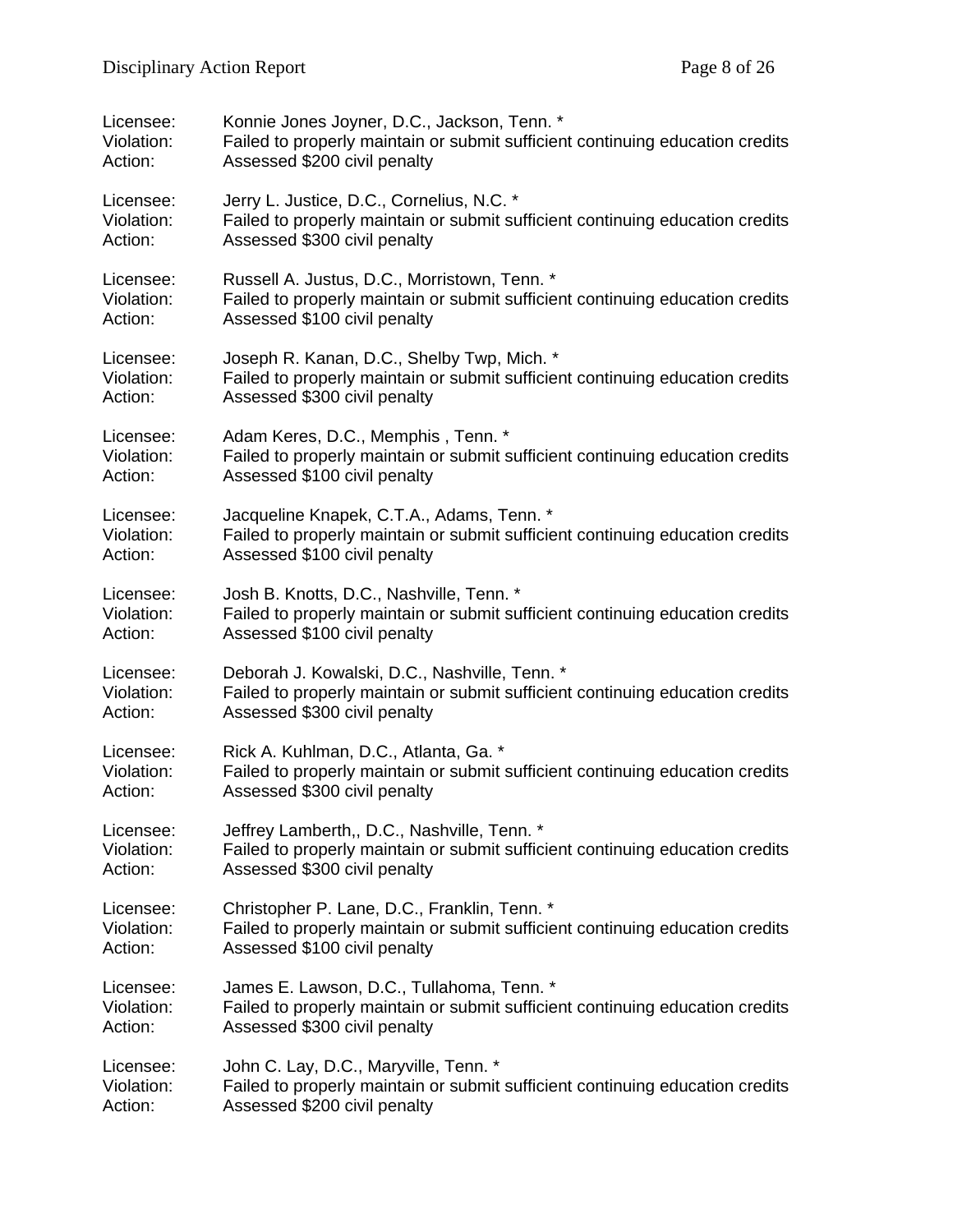| Licensee:  | Thaddeus J. Layton, D.C., Kennesaw, Ga. *                                     |
|------------|-------------------------------------------------------------------------------|
| Violation: | Failed to properly maintain or submit sufficient continuing education credits |
| Action:    | Assessed \$300 civil penalty                                                  |
| Licensee:  | Kyle M. Longo, D.C., Clarksville, Tenn. *                                     |
| Violation: | Failed to properly maintain or submit sufficient continuing education credits |
| Action:    | Assessed \$600 civil penalty                                                  |
| Licensee:  | Robert E. Luttrell Jr., D.C., Sneedville, Tenn. *                             |
| Violation: | Failed to properly maintain or submit sufficient continuing education credits |
| Action:    | Assessed \$100 civil penalty                                                  |
| Licensee:  | Nyoka N. Lytle, D.C., Murfreesboro, Tenn. *                                   |
| Violation: | Failed to properly maintain or submit sufficient continuing education credits |
| Action:    | Assessed \$100 civil penalty                                                  |
| Licensee:  | Miranda L. Manderson, C.T.A., Fayetteville, Tenn. *                           |
| Violation: | Failed to properly maintain or submit sufficient continuing education credits |
| Action:    | Assessed \$100 civil penalty                                                  |
| Licensee:  | Jason Malucci, D.C., Ardmore, Pa. *                                           |
| Violation: | Failed to properly maintain or submit sufficient continuing education credits |
| Action:    | Assessed \$300 civil penalty                                                  |
| Licensee:  | Mary E. Masterson, C.T.A., Hendersonville, Tenn. *                            |
| Violation: | Failed to properly maintain or submit sufficient continuing education credits |
| Action:    | Assessed \$100 civil penalty                                                  |
| Licensee:  | Lance E. McClure, D.C., Dickson, Tenn. *                                      |
| Violation: | Failed to properly maintain or submit sufficient continuing education credits |
| Action:    | Assessed \$200 civil penalty                                                  |
| Licensee:  | Brandon C. McKeel, D.C., Cleveland, Tenn. *                                   |
| Violation: | Failed to properly maintain or submit sufficient continuing education credits |
| Action:    | Assessed \$600 civil penalty                                                  |
| Licensee:  | Daniel B. McMahan, D.C., Knoxville, Tenn. *                                   |
| Violation: | Failed to properly maintain or submit sufficient continuing education credits |
| Action:    | Assessed \$200 civil penalty                                                  |
| Licensee:  | Harold D. Merrill, D.C., Kingsport, Tenn. *                                   |
| Violation: | Failed to properly maintain or submit sufficient continuing education credits |
| Action:    | Assessed \$300 civil penalty                                                  |
| Licensee:  | Sam Mohammad-Nia, D.C., Knoxville, Tenn. *                                    |
| Violation: | Failed to properly maintain or submit sufficient continuing education credits |
| Action:    | Assessed \$300 civil penalty                                                  |
| Licensee:  | Kevin J. Moore, D.C., Dayton, Tenn. *                                         |
| Violation: | Failed to properly maintain or submit sufficient continuing education credits |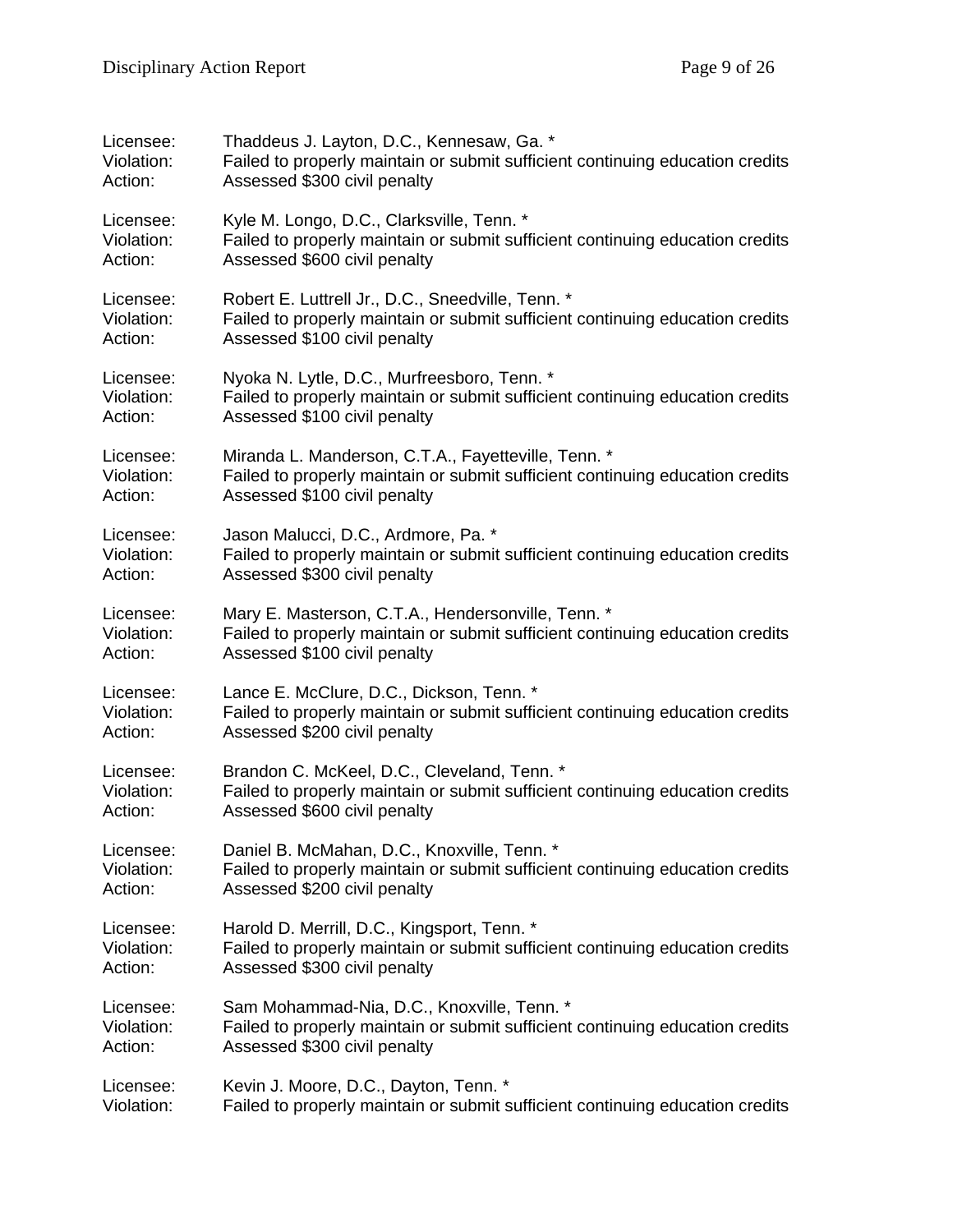| Action:    | Assessed \$300 civil penalty                                                  |
|------------|-------------------------------------------------------------------------------|
| Licensee:  | Tom Morgan, D.C., Russellville, Ala. *                                        |
| Violation: | Failed to properly maintain or submit sufficient continuing education credits |
| Action:    | Assessed \$100 civil penalty                                                  |
| Licensee:  | Timothy J. Morganstern, D.C., Jonesborough, Tenn. *                           |
| Violation: | Failed to properly maintain or submit sufficient continuing education credits |
| Action:    | Assessed \$200 civil penalty                                                  |
| Licensee:  | Dina J. Morrison, D.C., Nashville, Tenn. *                                    |
| Violation: | Failed to properly maintain or submit sufficient continuing education credits |
| Action:    | Assessed \$300 civil penalty                                                  |
| Licensee:  | William R. Moseley, D.C., Nashville, Tenn. *                                  |
| Violation: | Failed to properly maintain or submit sufficient continuing education credits |
| Action:    | Assessed \$300 civil penalty                                                  |
| Licensee:  | Zsolt T. Muller, D.C., Murfreesboro, Tenn. *                                  |
| Violation: | Failed to properly maintain or submit sufficient continuing education credits |
| Action:    | Assessed \$300 civil penalty                                                  |
| Licensee:  | Karen E. Neal, D.C., Oliver Springs, Tenn. *                                  |
| Violation: | Failed to properly maintain or submit sufficient continuing education credits |
| Action:    | Assessed \$300 civil penalty                                                  |
| Licensee:  | Loren W. Nebben, D.C., Clarksville, Tenn. *                                   |
| Violation: | Failed to properly maintain or submit sufficient continuing education credits |
| Action:    | Assessed \$100 civil penalty                                                  |
| Licensee:  | Chuck H. Olds, D.C., Cookeville, Tenn. *                                      |
| Violation: | Failed to properly maintain or submit sufficient continuing education credits |
| Action:    | Assessed \$100 civil penalty                                                  |
| Licensee:  | John P. Olsen, D.C., Nashville, Tenn. *                                       |
| Violation: | Failed to properly maintain or submit sufficient continuing education credits |
| Action:    | Assessed \$300 civil penalty                                                  |
| Licensee:  | Jeanna M. Palmer, C.T.A., Strawberry Plains, Tenn. *                          |
| Violation: | Failed to properly maintain or submit sufficient continuing education credits |
| Action:    | Assessed \$100 civil penalty                                                  |
| Licensee:  | Calvin H. Parks, D.C., Fayetteville, Tenn. *                                  |
| Violation: | Failed to properly maintain or submit sufficient continuing education credits |
| Action:    | Assessed \$300 civil penalty                                                  |
| Licensee:  | Paul B. Patterson Jr., D.C., Spring Hill, Tenn. *                             |
| Violation: | Failed to properly maintain or submit sufficient continuing education credits |
| Action:    | Assessed \$600 civil penalty                                                  |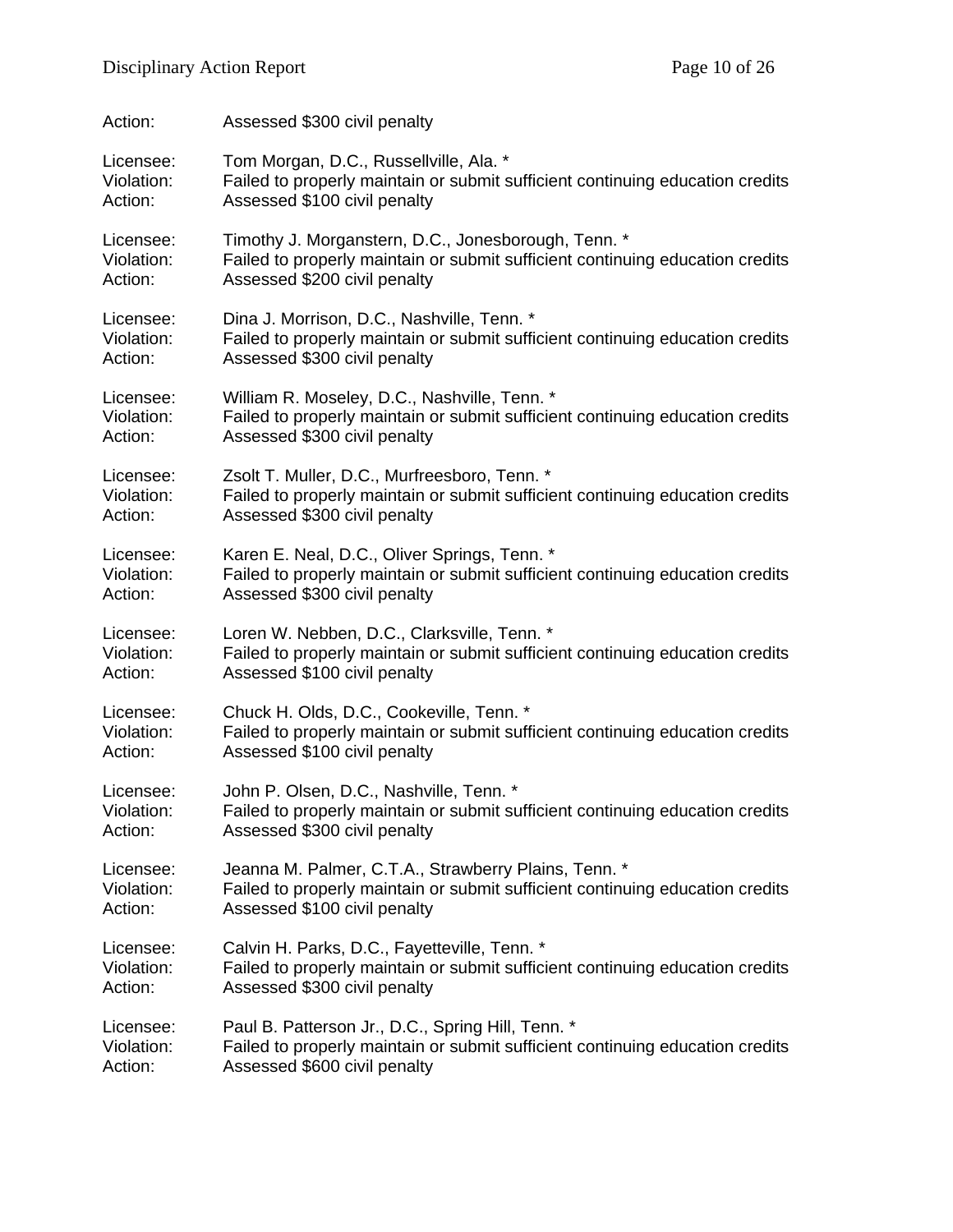| Licensee:  | Jason E. Payne, D.C., Nasvhville, Tenn. *                                     |
|------------|-------------------------------------------------------------------------------|
| Violation: | Failed to properly maintain or submit sufficient continuing education credits |
| Action:    | Assessed \$100 civil penalty                                                  |
| Licensee:  | David A. Pearce, D.C., Murfreesboro, Tenn. *                                  |
| Violation: | Failed to properly maintain or submit sufficient continuing education credits |
| Action:    | Assessed \$300 civil penalty                                                  |
| Licensee:  | Kimberly A. Pearce, D.C., Merritt Island, Fla. *                              |
| Violation: | Failed to properly maintain or submit sufficient continuing education credits |
| Action:    | Assessed \$300 civil penalty                                                  |
| Licensee:  | Michael Plambeck, D.C., Arlington, Texas *                                    |
| Violation: | Failed to properly maintain or submit sufficient continuing education credits |
| Action:    | Assessed \$600 civil penalty                                                  |
| Licensee:  | Arthur J. Poisal, D.C., Knoxville, Tenn. *                                    |
| Violation: | Failed to properly maintain or submit sufficient continuing education credits |
| Action:    | Assessed \$300 civil penalty                                                  |
| Licensee:  | Jack C. Pollard, D.C., Chattanooga, Tenn. *                                   |
| Violation: | Failed to properly maintain or submit sufficient continuing education credits |
| Action:    | Assessed \$300 civil penalty                                                  |
| Licensee:  | Jerry A. Price II, D.C., Kingsport, Tenn. *                                   |
| Violation: | Failed to properly maintain or submit sufficient continuing education credits |
| Action:    | Assessed \$300 civil penalty                                                  |
| Licensee:  | Kelly D. Price, D.C., Kingsport, Tenn. *                                      |
| Violation: | Failed to properly maintain or submit sufficient continuing education credits |
| Action:    | Assessed \$300 civil penalty                                                  |
| Licensee:  | Tammie D. Ragsdale, C.X.T., Tullahoma, Tenn. *                                |
| Violation: | Failed to properly maintain or submit sufficient continuing education credits |
| Action:    | Assessed \$100 civil penalty                                                  |
| Licensee:  | David T. Rahamut, D.C., Cleveland, Tenn. *                                    |
| Violation: | Failed to properly maintain or submit sufficient continuing education credits |
| Action:    | Assessed \$100 civil penalty                                                  |
| Licensee:  | Fawn C. Ray, D.C., Hermitage, Tenn. *                                         |
| Violation: | Failed to properly maintain or submit sufficient continuing education credits |
| Action:    | Assessed \$600 civil penalty                                                  |
| Licensee:  | John C. Redus Jr., D.C., Jacksboro, Tenn. *                                   |
| Violation: | Failed to properly maintain or submit sufficient continuing education credits |
| Action:    | Assessed \$100 civil penalty                                                  |
| Licensee:  | Joshua J. Renkens, D.C., Nashville, Tenn. *                                   |
| Violation: | Failed to properly maintain or submit sufficient continuing education credits |
| Action:    | Assessed \$300 civil penalty                                                  |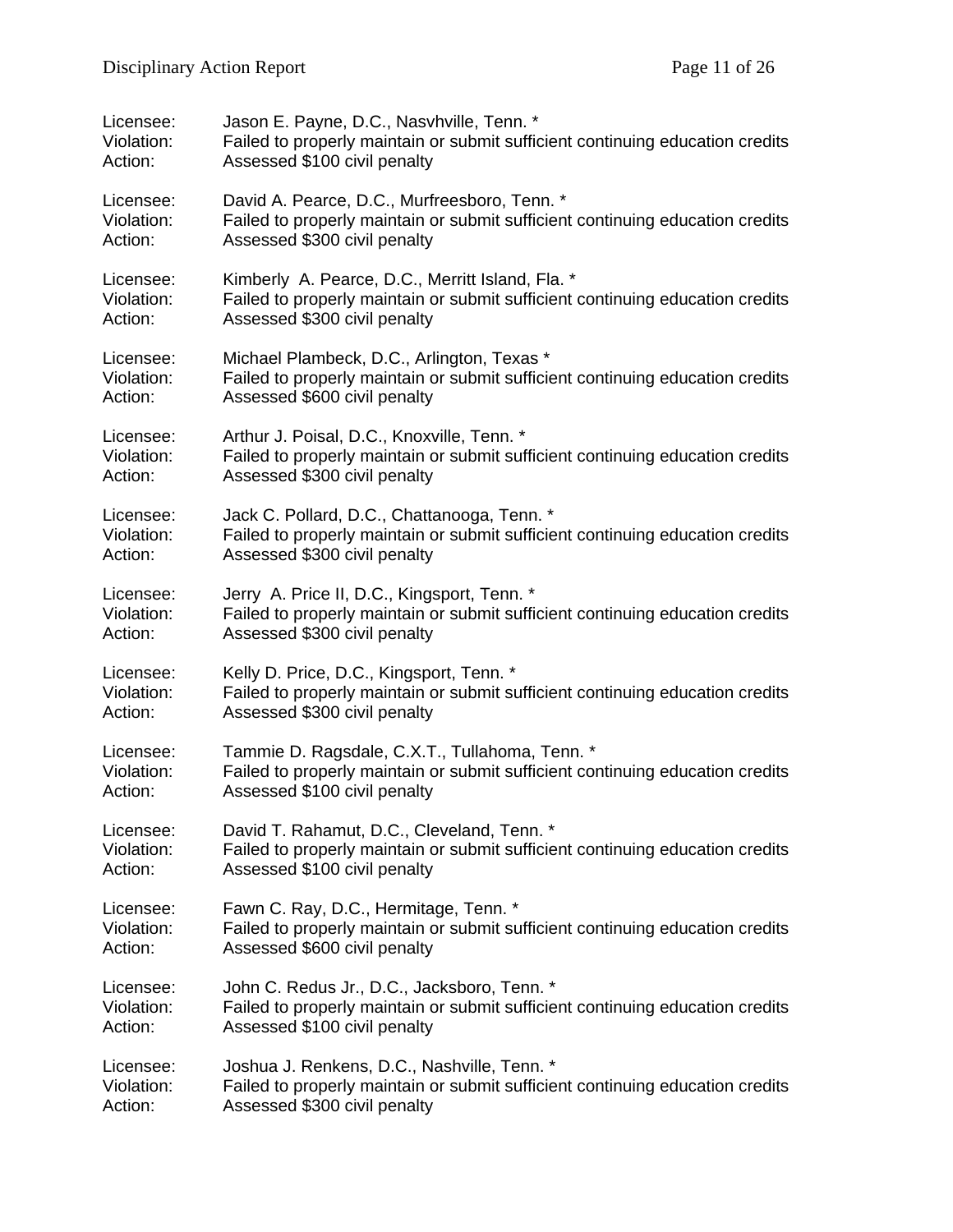| Licensee:  | Eric T. Ries, D.C., Franklin, Tenn. *                                         |
|------------|-------------------------------------------------------------------------------|
| Violation: | Failed to properly maintain or submit sufficient continuing education credits |
| Action:    | Assessed \$100 civil penalty                                                  |
| Licensee:  | Yolanda C. Roberson, D.C., Memphis, Tenn. *                                   |
| Violation: | Failed to properly maintain or submit sufficient continuing education credits |
| Action:    | Assessed \$600 civil penalty                                                  |
| Licensee:  | Richard E. Rogovin, D.C., Brandon, Fla. *                                     |
| Violation: | Failed to properly maintain or submit sufficient continuing education credits |
| Action:    | Assessed \$100 civil penalty                                                  |
| Licensee:  | Matthew B. Rorie, D.C., Morristown, Tenn. *                                   |
| Violation: | Failed to properly maintain or submit sufficient continuing education credits |
| Action:    | Assessed \$200 civil penalty                                                  |
| Licensee:  | Stephen C. Scheitel, D.C., Murfreesboro, Tenn. *                              |
| Violation: | Failed to properly maintain or submit sufficient continuing education credits |
| Action:    | Assessed \$300 civil penalty                                                  |
| Licensee:  | Andrea G. Shakarian, D.C., Knoxville, Tenn. *                                 |
| Violation: | Failed to properly maintain or submit sufficient continuing education credits |
| Action:    | Assessed \$300 civil penalty                                                  |
| Licensee:  | Jesse A. Shakarian, D.C., Knoxville, Tenn. *                                  |
| Violation: | Failed to properly maintain or submit sufficient continuing education credits |
| Action:    | Assessed \$300 civil penalty                                                  |
| Licensee:  | Donald R. Shelby, D.C., Ooltewah, Tenn. *                                     |
| Violation: | Failed to properly maintain or submit sufficient continuing education credits |
| Action:    | Assessed \$600 civil penalty                                                  |
| Licensee:  | John b. Silcox, D.C., Morristown, Tenn. *                                     |
| Violation: | Failed to properly maintain or submit sufficient continuing education credits |
| Action:    | Assessed \$300 civil penalty                                                  |
| Licensee:  | Tonya Simmons, C.T.A., Ten Mile, Tenn. *                                      |
| Violation: | Failed to properly maintain or submit sufficient continuing education credits |
| Action:    | Assessed \$100 civil penalty                                                  |
| Licensee:  | Kirby N. Smith, C.T.A., Decherd, Tenn. *                                      |
| Violation: | Failed to properly maintain or submit sufficient continuing education credits |
| Action:    | Assessed \$100 civil penalty                                                  |
| Licensee:  | Kerri Smith-Courtley, C.T.A., Lenoir City, Tenn. *                            |
| Violation: | Failed to properly maintain or submit sufficient continuing education credits |
| Action:    | Assessed \$100 civil penalty                                                  |
| Licensee:  | Michael D. Smith, D.C., Blountville, Tenn. *                                  |
| Violation: | Failed to properly maintain or submit sufficient continuing education credits |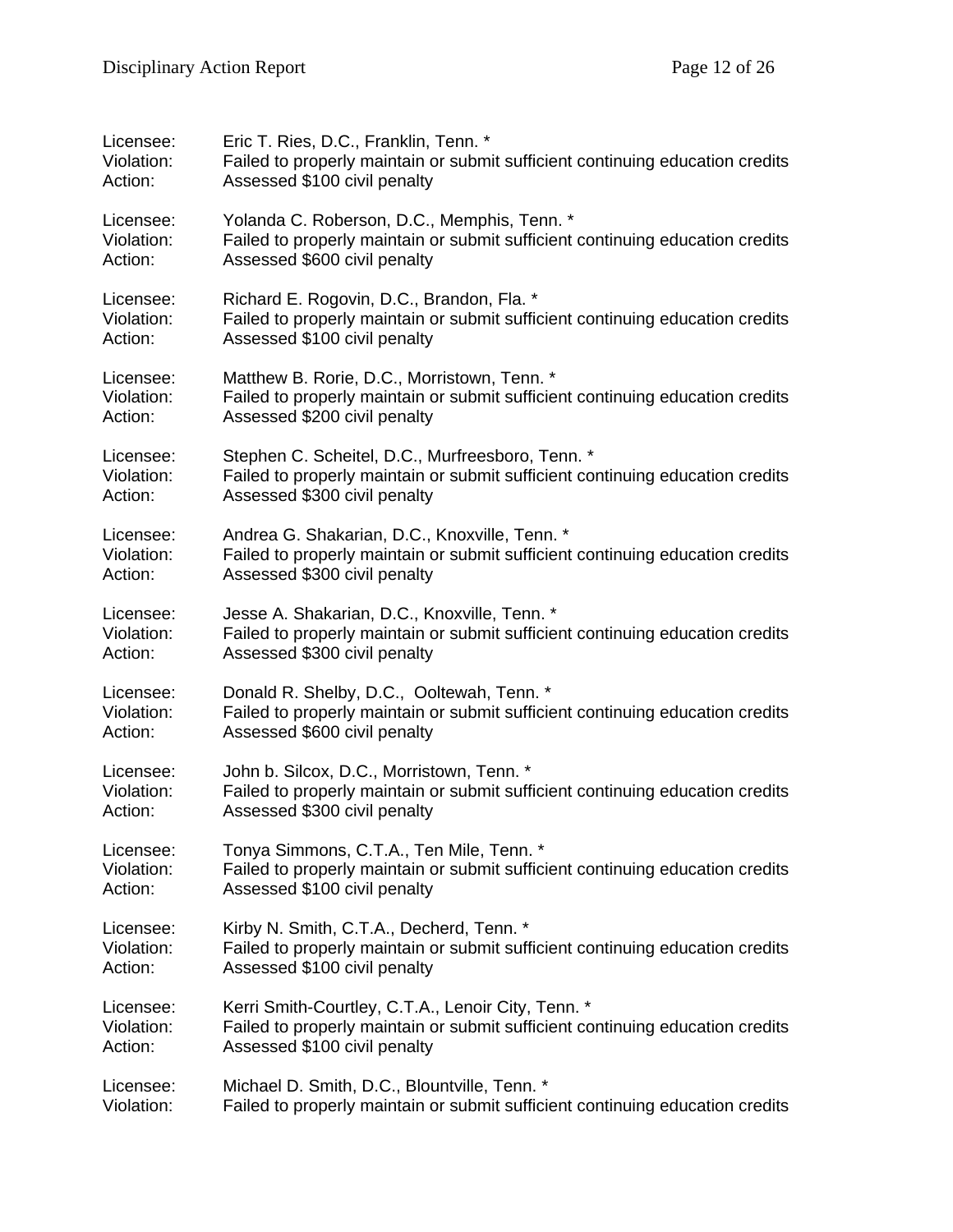| Action:    | Assessed \$300 civil penalty                                                  |
|------------|-------------------------------------------------------------------------------|
| Licensee:  | Victoria R. Snelling, D.C., Louisville, Ky *                                  |
| Violation: | Failed to properly maintain or submit sufficient continuing education credits |
| Action:    | Assessed \$300 civil penalty                                                  |
| Licensee:  | Mitchell E. Stanlick, D.C., Murfreesboro, Tenn. *                             |
| Violation: | Failed to properly maintain or submit sufficient continuing education credits |
| Action:    | Assessed \$200 civil penalty                                                  |
| Licensee:  | Douglas S. Sterban, D.C., Hendersonville, Tenn. *                             |
| Violation: | Failed to properly maintain or submit sufficient continuing education credits |
| Action:    | Assessed \$600 civil penalty                                                  |
| Licensee:  | Ryan M. Stewart, D.C., Lebanon, Tenn. *                                       |
| Violation: | Failed to properly maintain or submit sufficient continuing education credits |
| Action:    | Assessed \$100 civil penalty                                                  |
| Licensee:  | Niger Kaur Stice, D.C., Marietta, Ga. *                                       |
| Violation: | Failed to properly maintain or submit sufficient continuing education credits |
| Action:    | Assessed \$300 civil penalty                                                  |
| Licensee:  | William T. Strauss, D.C., Lebanon, Tenn. *                                    |
| Violation: | Failed to properly maintain or submit sufficient continuing education credits |
| Action:    | Assessed \$300 civil penalty                                                  |
| Licensee:  | Linda Tarpley, C.T.A., Prospect, Tenn. *                                      |
| Violation: | Failed to properly maintain or submit sufficient continuing education credits |
| Action:    | Assessed \$100 civil penalty                                                  |
| Licensee:  | Darrell W. Taylor, D.C., Chattanooga, Tenn. *                                 |
| Violation: | Failed to properly maintain or submit sufficient continuing education credits |
| Action:    | Assessed \$300 civil penalty                                                  |
| Licensee:  | Michael R. Taylor, C.T.A., Johnson City, Tenn. *                              |
| Violation: | Failed to properly maintain or submit sufficient continuing education credits |
| Action:    | Assessed \$100 civil penalty                                                  |
| Licensee:  | Robert M. Thompson, D.C., Nashville, Tenn. *                                  |
| Violation: | Failed to properly maintain or submit sufficient continuing education credits |
| Action:    | Assessed \$600 civil penalty                                                  |
| Licensee:  | Michael J. Tigges, D.C., Gallatin, Tenn. *                                    |
| Violation: | Failed to properly maintain or submit sufficient continuing education credits |
| Action:    | Assessed \$300 civil penalty                                                  |
| Licensee:  | Michael Shane. Trahin, D.C., Fayetteville, Tenn. *                            |
| Violation: | Failed to properly maintain or submit sufficient continuing education credits |
| Action:    | Assessed \$300 civil penalty                                                  |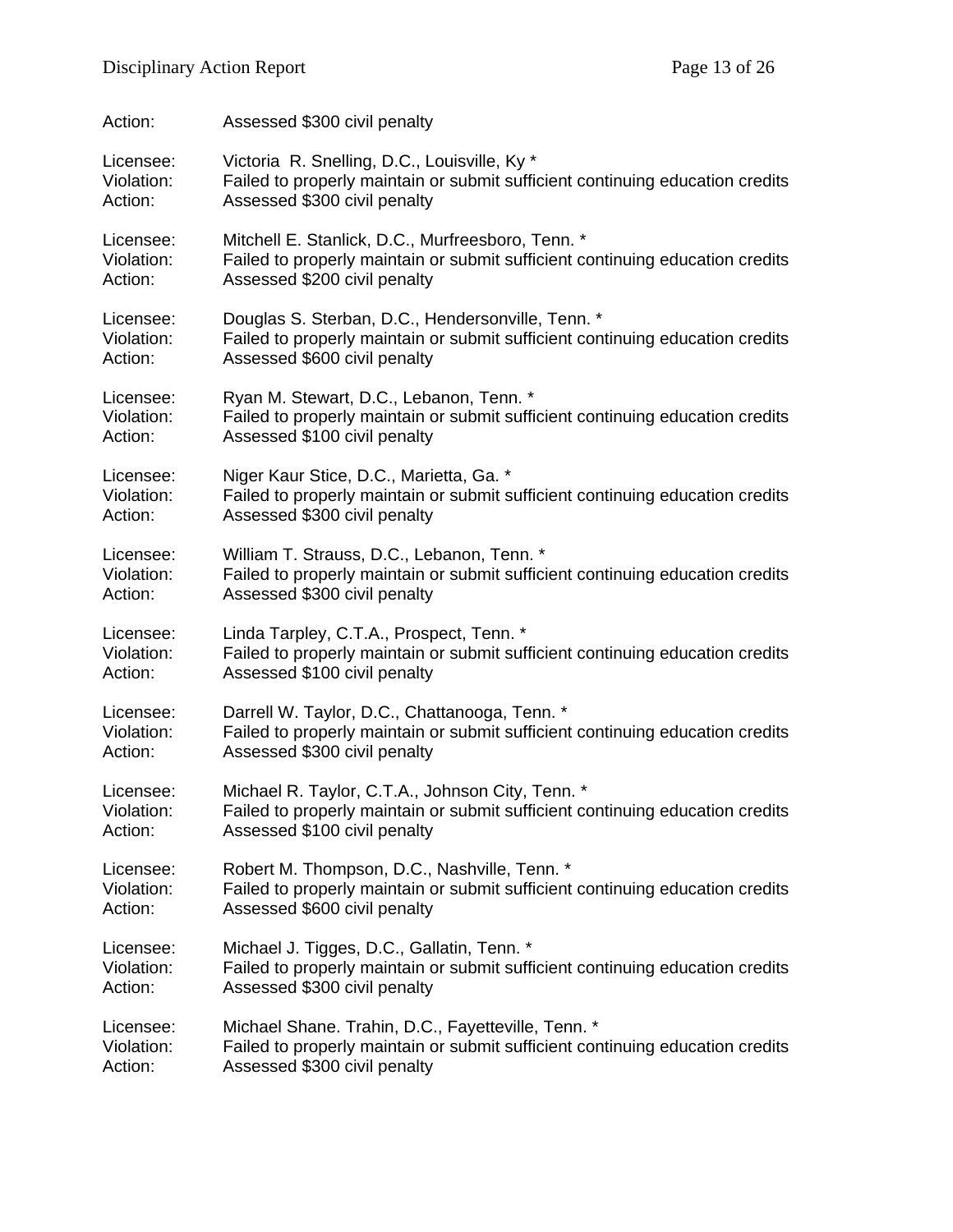| Licensee:  | William P. Wakefield, D.C., Nashville, Tenn. *                                |
|------------|-------------------------------------------------------------------------------|
| Violation: | Failed to properly maintain or submit sufficient continuing education credits |
| Action:    | Assessed \$100 civil penalty                                                  |
| Licensee:  | Mark A. Wallace, D.C., Memphis, Tenn. *                                       |
| Violation: | Failed to properly maintain or submit sufficient continuing education credits |
| Action:    | Assessed \$100 civil penalty                                                  |
| Licensee:  | Charley F. Ward, D.C., Elizabethton, Tenn. *                                  |
| Violation: | Failed to properly maintain or submit sufficient continuing education credits |
| Action:    | Assessed \$300 civil penalty                                                  |
| Licensee:  | Jay N. Werthmuller, D.C., Murfreesboro, Tenn. *                               |
| Violation: | Failed to properly maintain or submit sufficient continuing education credits |
| Action:    | Assessed \$300 civil penalty                                                  |
| Licensee:  | Leah S. West, C.T.A., Johnson City, Tenn. *                                   |
| Violation: | Failed to properly maintain or submit sufficient continuing education credits |
| Action:    | Assessed \$100 civil penalty                                                  |
| Licensee:  | Stephanie J. West, C.X.T., Nashville, Tenn. *                                 |
| Violation: | Failed to properly maintain or submit sufficient continuing education credits |
| Action:    | Assessed \$100 civil penalty                                                  |
| Licensee:  | Tammy White, C.T.A., Clinton, Tenn. *                                         |
| Violation: | Failed to properly maintain or submit sufficient continuing education credits |
| Action:    | Assessed \$100 civil penalty                                                  |
| Licensee:  | Alisa M. Williams, C.T.A., Bartlett, Tenn. *                                  |
| Violation: | Failed to properly maintain or submit sufficient continuing education credits |
| Action:    | Assessed \$100 civil penalty                                                  |
| Licensee:  | Erskine A. Williams D.C., Memphis, Tenn. *                                    |
| Violation: | Failed to properly maintain or submit sufficient continuing education credits |
| Action:    | Assessed \$300 civil penalty                                                  |
| Licensee:  | Rebekah Williams-Krause, C.T.A., Knoxville, Tenn. *                           |
| Violation: | Failed to properly maintain or submit sufficient continuing education credits |
| Action:    | Assessed \$100 civil penalty                                                  |
| Licensee:  | Susan M. Williams, C.X.T., Maryville, Tenn. *                                 |
| Violation: | Failed to properly maintain or submit sufficient continuing education credits |
| Action:    | Assessed \$100 civil penalty                                                  |

*\*This practitioner was disciplined on August 13, 2009 and the information was not furnished in time for last month's news release.* 

## **BOARD OF DENTISTRY**

| Licensee:  | Carrie Elizabeth Aiken, D.A., Cordova, Tenn.                        |
|------------|---------------------------------------------------------------------|
| Violation: | Failed to properly maintain sufficient continuing education credits |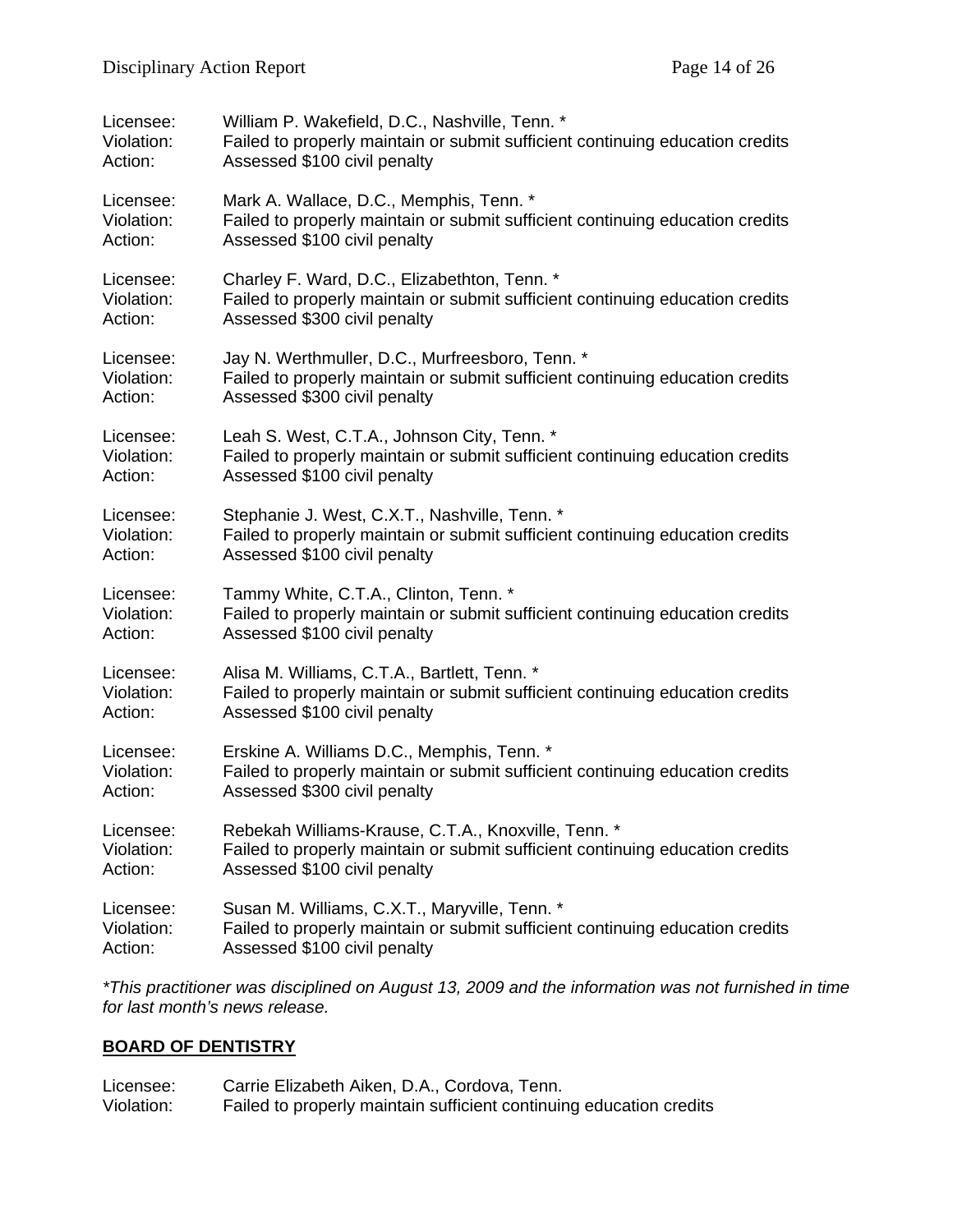| Action:                            | Assessed \$150 civil penalty; must submit completion of 8 CE hours                                                                                                                                                              |
|------------------------------------|---------------------------------------------------------------------------------------------------------------------------------------------------------------------------------------------------------------------------------|
| Licensee:<br>Violation:<br>Action: | Tansye Cheyenne Autry, D.A., Newbern, Tenn.<br>Failed to timely renew license<br>Assessed \$350 civil penalty                                                                                                                   |
| Licensee:<br>Violation:<br>Action: | Richard G. Buturff, D.D.S., Knoxville, Tenn.<br>Guilty of a crime<br>License placed on probation for 5 year; must meet certain terms and conditions;<br>assessed \$500 civil penalty, plus costs                                |
| Licensee:<br>Violation:<br>Action: | Andre Duriel Dandridge, R.D.A., Memphis, Tenn.<br><b>Violation of Board Order</b><br>License placed on probation for not less than 5 years; must meet certain terms<br>and conditions; assessed \$500 civil penalty, plus costs |
| Licensee:<br>Violation:            | Brandi R. Meadows, R.D.A., Ashland City, Tenn.<br>Removed controlled substances and called in prescriptions for her own personal<br>use without authorization                                                                   |
| Action:                            | License surrendered/revoked                                                                                                                                                                                                     |
| Licensee:<br>Violation:<br>Action: | Emily L. Pratt, R.D.A., Columbia, Tenn.<br>Guilty of a crime<br>License placed on probation to run concurrent with criminal probation                                                                                           |

### **BOARD OF DIETITIANS/NUTRITIONISTS**

| Licensee:  | Stephanie J. Wilson, L.D.N., Jonesborough, Tenn.                                  |
|------------|-----------------------------------------------------------------------------------|
| Violation: | Guilty of a crime                                                                 |
| Action:    | License revoked for not less than 2 years; must meet certain terms and conditions |
|            | before reinstatement, assessed \$1,000 civil penalty, plus costs                  |

### **BOARD OF MASSAGE THERAPISTS**

| Licensee:  | James Kurt Derusha, M.T., Nolensville, Tenn.              |
|------------|-----------------------------------------------------------|
| Violation: | Licensure denial appeal                                   |
| Action:    | License granted; assessed \$500 civil penalty, plus costs |

*\*This practitioner was disciplined on August 20, 2009, and the information was not furnished in time for last month's news release.* 

#### **BOARD OF MEDICAL EXAMINERS**

| Licensee:  | Rexford Agbenohevi, M.D., Cookeville, Tenn.                                                              |
|------------|----------------------------------------------------------------------------------------------------------|
| Violation: | Engaged in consensual sexual activity with a patient                                                     |
| Action:    | License suspended; must meet certain terms and conditions; assessed \$1,000<br>civil penalty, plus costs |

Licensee: Brad E. Blankenship, M.D., Murfreesboro, Tenn.

Violation: Failed to properly supervise the usage of lasers and other cosmetic procedures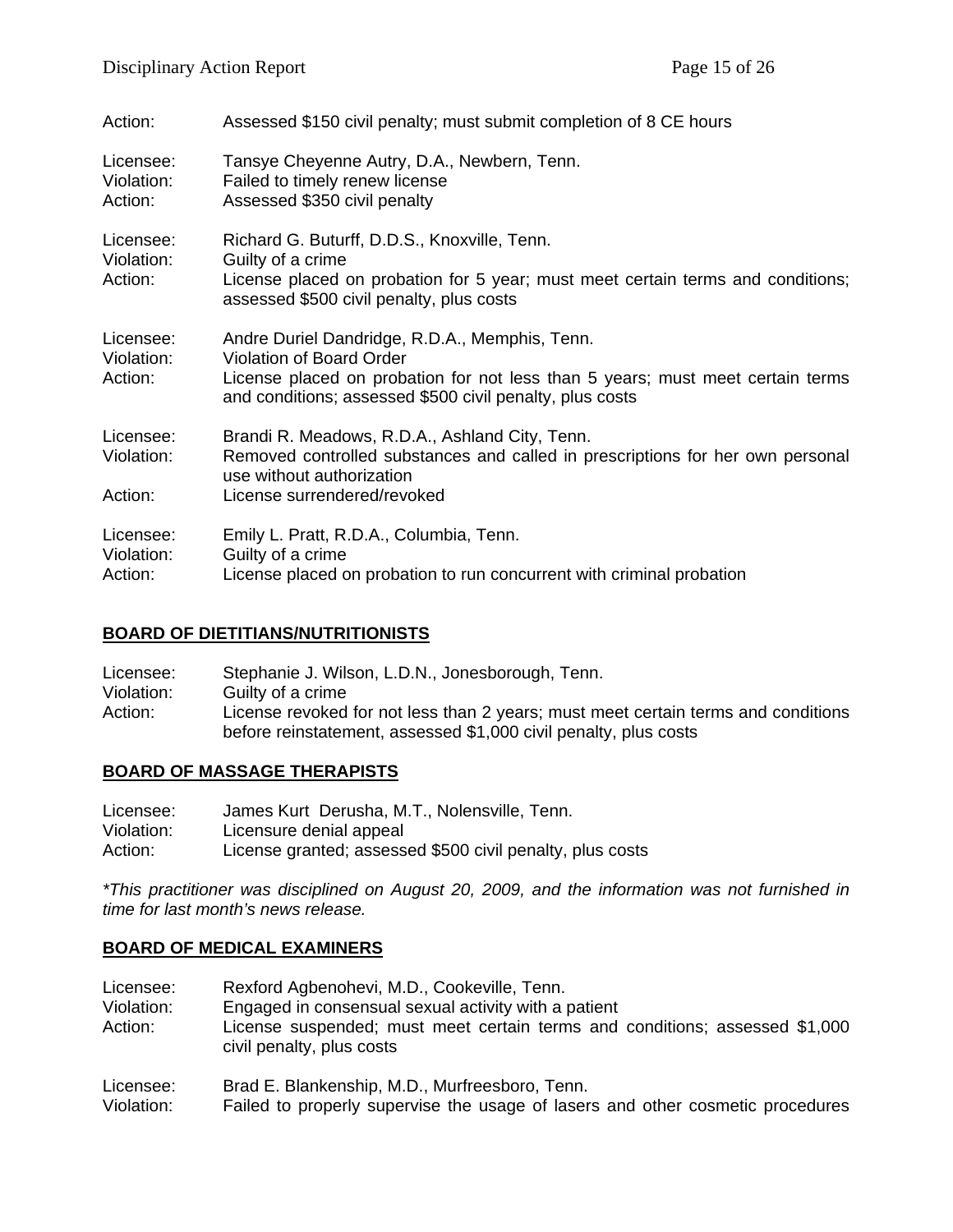| Action:                            | performed by unlicensed staff<br>License placed on probation for not less than 2 years and until certain terms and<br>conditions are met; assessed \$7,000 civil penalty, plus costs                                                                                                                                                     |
|------------------------------------|------------------------------------------------------------------------------------------------------------------------------------------------------------------------------------------------------------------------------------------------------------------------------------------------------------------------------------------|
| Licensee:<br>Violation:            | Roger W. Catlin, M.D., Chattanooga, Tenn.<br>Misused prescription medication and has significant health and substance abuse<br>problems                                                                                                                                                                                                  |
| Action:                            | License surrendered/revoked                                                                                                                                                                                                                                                                                                              |
| Licensee:<br>Violation:<br>Action: | Alexander Chernowitz, M.D., Lebanon, Tenn.<br>History of substance abuse<br>License restricted; must meet certain terms and conditions                                                                                                                                                                                                   |
| Licensee:<br>Violation:<br>Action: | Henry T. Clay Jr., M.D., Lansing, Tenn.<br>Allowed unlicensed person to perform x-rays<br>License reprimanded; assessed \$1,300 civil penalty, plus costs                                                                                                                                                                                |
| Licensee:<br>Violation:<br>Action: | Frances L. Cross, M.D., Oak Ridge, Tenn.<br>Failed to properly maintain or submit sufficient continuing education credits<br>Assessed \$480 civil penalty; must submit 12 hours of continuing education within<br>180 days and an additional 10 hours within two years.                                                                  |
| Licensee:<br>Violation:<br>Action: | Michael N. Dube, M.D., Johnson City, Tenn.<br><b>Violation of Board Order</b><br>License indefinitely suspended; must meet certain terms and conditions; assessed<br>costs                                                                                                                                                               |
| Licensee:<br>Violation:<br>Action: | Robert W. Enzenauer, M.D., Chattanooga, Tenn.<br>Action taken by the state of Colorado<br>License reprimanded; assessed costs                                                                                                                                                                                                            |
| Licensee:<br>Violation:            | Daniel C. Garner, M.D., Franklin, Tenn.<br>Failed to have adequate training, education and experience to supervise the<br>performance of laser treatment or to act as medical director for Dermacare of Cool<br>Springs; allowed individuals to practice medicine without a license or to practice<br>beyond the scope of their license. |
| Action:                            | License placed on probation for not less than 2 years; assessed \$2,000 civil<br>penalty, plus costs                                                                                                                                                                                                                                     |
| Licensee:<br>Violation:            | Jack L. Glisson II, M.D., Dresden, Tenn.<br>Assisted a nurse practitioner, at her request during a procedure and did not have<br>an active license                                                                                                                                                                                       |
| Action:                            | License placed on probation for 5 years; must maintain advocacy with the<br>Tennessee Medical Foundation; assessed \$1,000 civil penalty, plus costs                                                                                                                                                                                     |
| Licensee:<br>Violation:<br>Action: | Larry J. Hargis, M.D., Oneida, Tenn.<br>Action taken by the state of Kentucky<br>License indefinitely restricted; shall not prescribe, dispense, or otherwise<br>professionally utilize controlled substances; assessed costs                                                                                                            |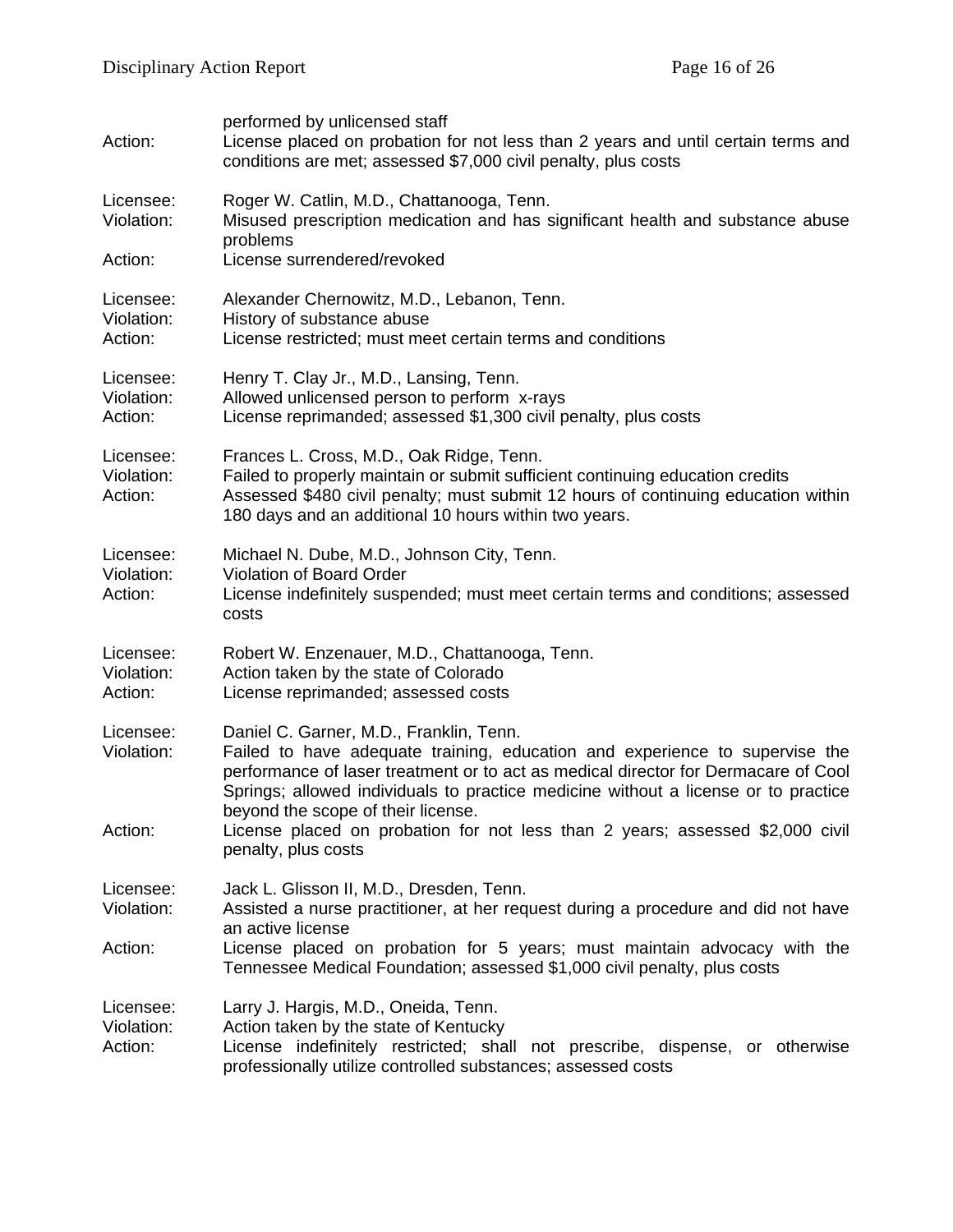| Licensee:<br>Violation:            | Douglas W. Kane, M.D., Cookeville, Tenn.<br>Diversion of controlled substance for personal use; practicing under the influence<br>of controlled substances                                                                                                                     |
|------------------------------------|--------------------------------------------------------------------------------------------------------------------------------------------------------------------------------------------------------------------------------------------------------------------------------|
| Action:                            | License placed on probation for not less than 5 years; must maintain advocacy of<br>the Tennessee Medical Foundation for not less than 5 years                                                                                                                                 |
| Licensee:<br>Violation:<br>Action: | Brant G. Kersey, M.D., Knoxville, Tenn.<br>Multiple prescribing errors<br>License reprimanded; cease and desist pain management practice; assessed<br>\$5,000 civil penalty, plus costs                                                                                        |
| Licensee:<br>Violation:<br>Action: | John R. McGauley, Jr., M.D., Oak Ridge, Tenn.<br>Failed to properly maintain or submit sufficient continuing education credits<br>Assessed \$1,600 civil penalty; must submit 40 hours of continuing education<br>within 180 days and an additional 10 hours within two years. |
| Licensee:<br>Violation:<br>Action: | Larry M. Mitchell, M.D., Franklin, Tenn.<br>Prescribed controlled medications without maintaining medical records<br>License reprimanded; must meet certain terms and conditions; assessed \$3,000<br>civil penalty, plus costs                                                |
| Licensee:<br>Violation:<br>Action: | James Herman Pogue, M.D., Nashville, Tenn.<br>Unprofessional, dishonorable or unethical conduct<br>License reprimanded; must meet certain terms and conditions; assessed costs                                                                                                 |
| Licensee:<br>Violation:<br>Action: | Thomas M. Webster, M.D., Oak Ridge, Tenn.<br>Failed to properly maintain or submit sufficient continuing education credits<br>Assessed \$810 civil penalty; must submit 20.25 hours of continuing education<br>within 180 days and an additional 10 hours within two years.    |
| Licensee:<br>Violation:<br>Action: | Harry A. Zain, M.D., Morristown, Tenn.<br>Guilty of a crime<br>License reprimanded; must comply with terms of VCAP Assessment; assessed<br>\$500 civil penalty, plus costs                                                                                                     |
| <b>BOARD OF NURSING</b>            |                                                                                                                                                                                                                                                                                |
| Licensee:                          | Michael Ailer, R.N., Virginia license only, Roanoke, Va.                                                                                                                                                                                                                       |

| Violation:<br>Action: | Patient abuse<br>Revocation of multi-state privilege to practice in the state of Tennessee |
|-----------------------|--------------------------------------------------------------------------------------------|
| Licensee:             | Kathy Gail Badger, R.N., Crossville, Tenn.                                                 |
| Violation:            | Attempted to obtain a bottle of medication from a home health patient under her<br>care    |
| Action:               | License suspended; must meet certain terms and conditions                                  |
| Licensee:             | Tara C. Bedwell, L.P.N., Soddy Daisy, Tenn.                                                |
| Violation:            | Removal of narcotics without authorization for her own personal use                        |
| Action:               | License revoked                                                                            |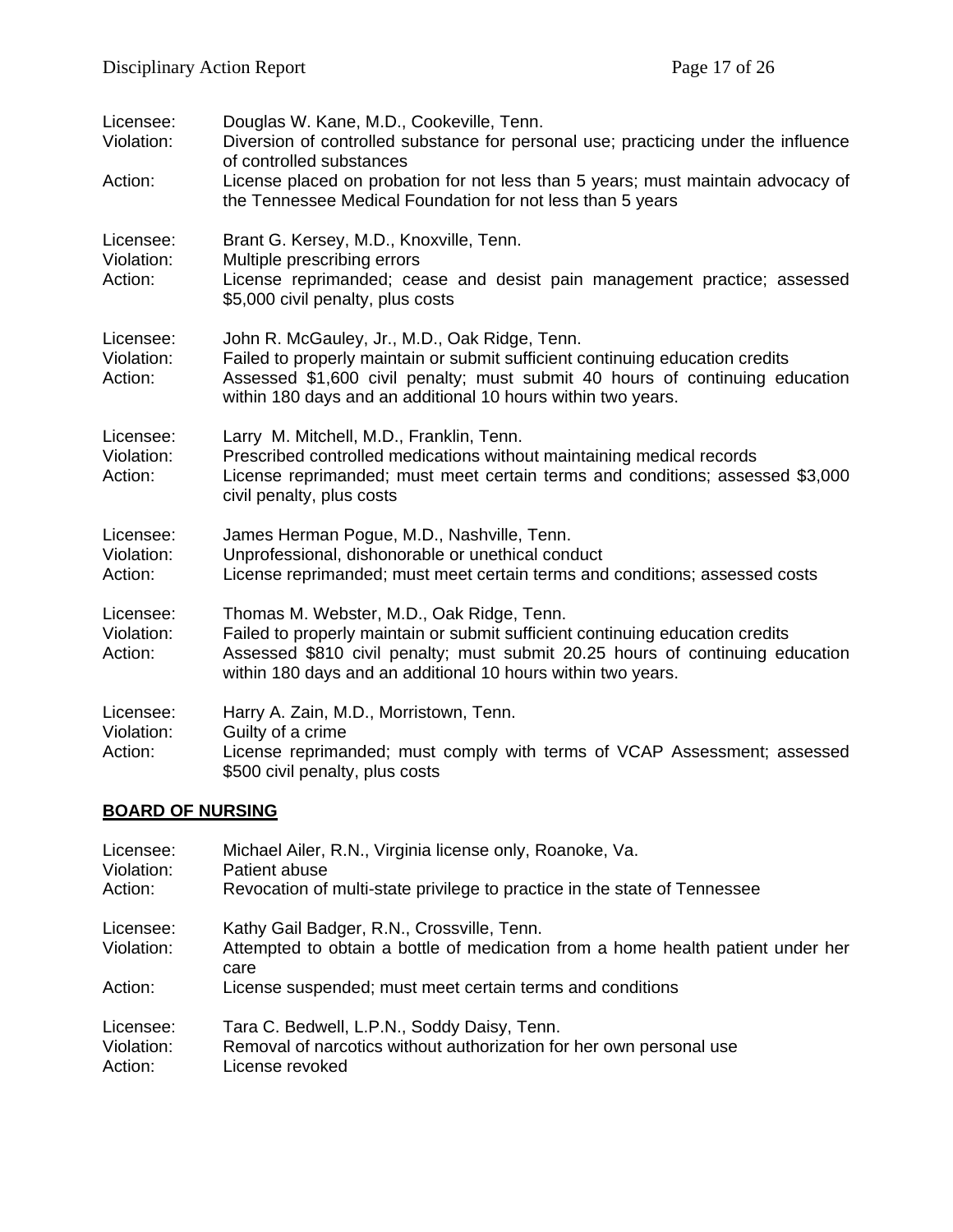| Licensee:                          | Leslie Brackett, L.P.N., Piney Flats, Tenn.                                                                                                                                                                                                 |
|------------------------------------|---------------------------------------------------------------------------------------------------------------------------------------------------------------------------------------------------------------------------------------------|
| Violation:                         | Failed to report patient abuse in a timely manner                                                                                                                                                                                           |
| Action:                            | License placed on probation for 1 year; must meet certain terms and conditions                                                                                                                                                              |
| Licensee:                          | Cathy A. Brotherton, R.N., Riinggold, GA.                                                                                                                                                                                                   |
| Violation:                         | Excessive narcotic usage, action taken by the state of Georgia                                                                                                                                                                              |
| Action:                            | License suspended; must meet certain terms and conditions                                                                                                                                                                                   |
| Licensee:                          | Patricia E. Brown, L.P.N., Gallatin, Tenn.                                                                                                                                                                                                  |
| Violation:                         | Positive drug screen                                                                                                                                                                                                                        |
| Action:                            | License suspended; must meet certain terms and conditions                                                                                                                                                                                   |
| Licensee:                          | Glenda S. Butler, L.P.N., Lawrenceburg, Tenn.                                                                                                                                                                                               |
| Violation:                         | Guilty of a crime                                                                                                                                                                                                                           |
| Action:                            | License suspended; must meet certain terms and conditions                                                                                                                                                                                   |
| Licensee:                          | Rose M. Callies, R.N., Eads, Tenn.                                                                                                                                                                                                          |
| Violation:                         | Multiple episodes of narcotics discrepancies; tested positive on drug screen                                                                                                                                                                |
| Action:                            | License placed on probation for one year; must meet certain terms and conditions                                                                                                                                                            |
| Licensee:<br>Violation:<br>Action: | John Allen Casey, R.N., Rossville, Tenn.<br>Removed and forged a blank prescription without authorization and attempted to<br>have filled<br>License suspended; must meet certain terms and conditions                                      |
| Licensee:<br>Violation:<br>Action: | Rebecca L. Chipman, L.P.N., Millington, Tenn.<br>Action taken by State of Mississippi<br>License placed on probation to run concurrent with contract already in place with<br>the Tennessee Professional Assistance Program; assessed costs |
| Licensee:                          | Kimberly D. Cheek, L.P.N., Spring Hill, Tenn.                                                                                                                                                                                               |
| Violation:                         | Phoned in unauthorized prescriptions                                                                                                                                                                                                        |
| Action:                            | License revoked                                                                                                                                                                                                                             |
| Licensee:                          | Cynthia E. Cunningham, L.P.N., Portland, Tenn.                                                                                                                                                                                              |
| Violation:                         | Guilty of a crime                                                                                                                                                                                                                           |
| Action:                            | License voluntarily surrendered                                                                                                                                                                                                             |
| Licensee:                          | Lisa A Destella, R.N., Johnson City, Tenn.                                                                                                                                                                                                  |
| Violation:                         | Action taken by Ohio                                                                                                                                                                                                                        |
| Action:                            | License suspended                                                                                                                                                                                                                           |
| Licensee:                          | Corinna Dransfield, R.N., Hendersonville, Tenn.                                                                                                                                                                                             |
| Violation:                         | Removed narcotics from a facility without authorization for her own personal use                                                                                                                                                            |
| Action:                            | License suspended; must meet certain terms and conditions                                                                                                                                                                                   |
| Licensee:                          | Shauna K. Everett, L.P.N., Knoxville, Tenn.                                                                                                                                                                                                 |
| Violation:                         | Under the influence of controlled substances while on duty                                                                                                                                                                                  |
| Action:                            | License revoked; assessed \$3,000 civil penalty, plus costs                                                                                                                                                                                 |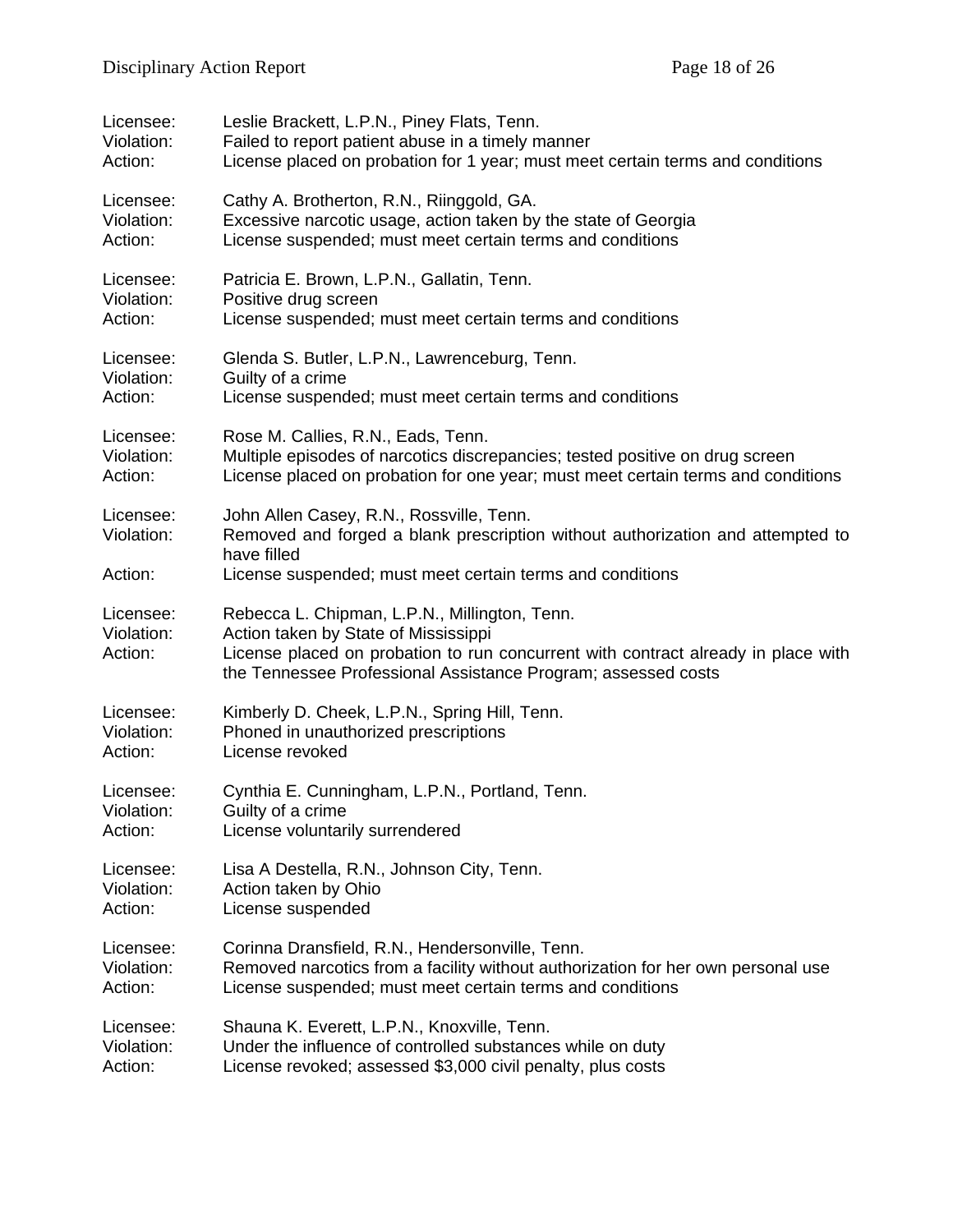| Licensee:<br>Violation:<br>Action: | Modena Nicole Fandel, L.P.N., Piney Flatts, Tenn.<br>Guilty of a crime; removal of narcotics from the facility without authorization for her<br>own personal use<br>License revoked                                                                                                                           |
|------------------------------------|---------------------------------------------------------------------------------------------------------------------------------------------------------------------------------------------------------------------------------------------------------------------------------------------------------------|
| Licensee:                          | Leah Fields, R.N., Memphis, Tenn.                                                                                                                                                                                                                                                                             |
| Violation:                         | Removed narcotics from a facility without authorization for her own personal use                                                                                                                                                                                                                              |
| Action:                            | License suspended; must meet certain terms and conditions                                                                                                                                                                                                                                                     |
| Licensee:                          | David M. Frank, L.P.N., Jefferson City, Tenn.                                                                                                                                                                                                                                                                 |
| Violation:                         | Guilty of a crime                                                                                                                                                                                                                                                                                             |
| Action:                            | License suspended; must meet certain terms and conditions                                                                                                                                                                                                                                                     |
| Licensee:                          | Katrina D. Frizzel, L.P.N., Elizabethton, Tenn.                                                                                                                                                                                                                                                               |
| Violation:                         | Patient abuse                                                                                                                                                                                                                                                                                                 |
| Action:                            | License revoked; assessed costs                                                                                                                                                                                                                                                                               |
| Licensee:<br>Violation:<br>Action: | Merry Wayne Gaddis, A.P.N., R.N., Knoxville, Tenn.<br>Removal of narcotics from the facility without authorization for her own personal<br>use<br>License placed on probation for no less than 5 years to run concurrent with<br>contract already in place with the Tennessee Professional Assistance Program |
| Licensee:<br>Violation:<br>Action: | Paula Jan Gault, R.N., Rossville, Ga.<br>Action taken by the state of Georgia; fraud or deceit in obtaining a license to<br>practice nursing<br>License suspended; must meet certain terms and conditions                                                                                                     |
| Licensee:                          | Mary E. Giles, L.P.N., Lewisburg, Tenn.                                                                                                                                                                                                                                                                       |
| Violation:                         | Working while impaired                                                                                                                                                                                                                                                                                        |
| Action:                            | License suspended; must meet certain terms and conditions                                                                                                                                                                                                                                                     |
| Licensee:                          | Linda K. Goldman, R.N., Nashville, Tenn.                                                                                                                                                                                                                                                                      |
| Violation:                         | <b>Violation of Board Order</b>                                                                                                                                                                                                                                                                               |
| Action:                            | License revoked; assessed costs                                                                                                                                                                                                                                                                               |
| Licensee:                          | George O. Gomez, R.N., Livermore, CA.                                                                                                                                                                                                                                                                         |
| Violation:                         | Action taken by California                                                                                                                                                                                                                                                                                    |
| Action:                            | License placed on probation to run concurrent with California Board Order                                                                                                                                                                                                                                     |
| Licensee:                          | Joshua A. Gomez, L.P.N., Cordova, Tenn.                                                                                                                                                                                                                                                                       |
| Violation:                         | Diverted narcotics while employed                                                                                                                                                                                                                                                                             |
| Action:                            | License suspended; must meet certain terms and conditions                                                                                                                                                                                                                                                     |
| Licensee:<br>Violation:<br>Action: | Melissa D. Green, L.P.N., Farner, Tenn.<br>Unauthorized removal of narcotics from the facility without authorization for<br>personal use, and appeared impaired while on duty<br>License suspended; must meet certain terms and conditions                                                                    |
| Licensee:                          | Lisa L. Greene, R.N., Nashville, Tenn.                                                                                                                                                                                                                                                                        |
| Violation:                         | Unauthorized removal and personal use of controlled substance                                                                                                                                                                                                                                                 |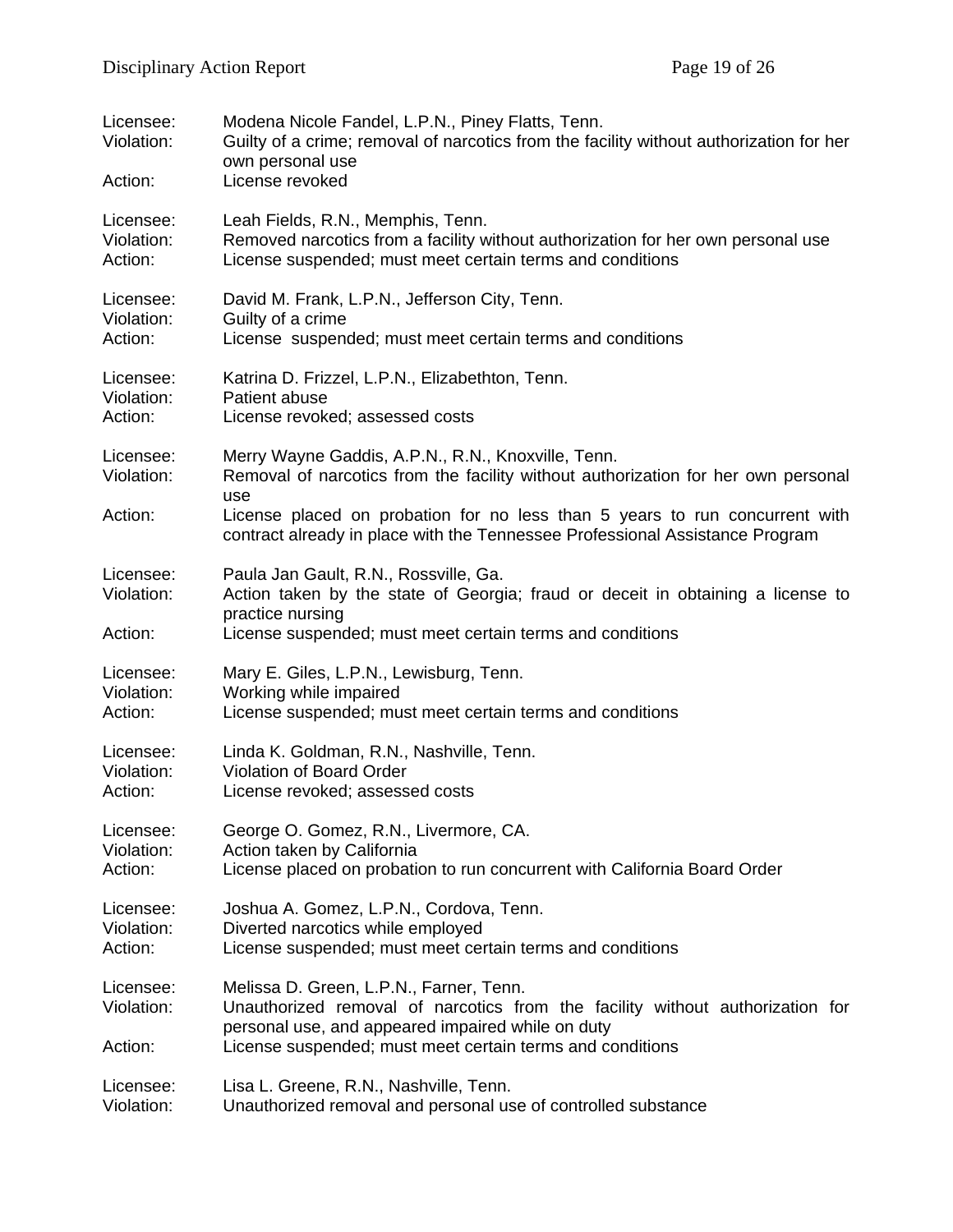| Action:                            | License suspended; must meet certain terms and conditions                                                                                                                                                                                                                                                       |
|------------------------------------|-----------------------------------------------------------------------------------------------------------------------------------------------------------------------------------------------------------------------------------------------------------------------------------------------------------------|
| Licensee:<br>Violation:            | Donna Robin Greenlee, L.P.N., Knoxville, Tenn.<br>Admitted to removing and selling prescription pads and pre-forged prescriptions<br>for more than a year from employer                                                                                                                                         |
| Action:                            | License revoked                                                                                                                                                                                                                                                                                                 |
| Licensee:<br>Violation:<br>Action: | Jack Hall, L.P.N., Blountville, Tenn.<br>Placed on Abuse Registry for causing physical or emotional injury to a patient<br>License revoked; assessed \$1,000 civil penalty, plus costs                                                                                                                          |
| Licensee:<br>Violation:<br>Action: | Rita Ann Hilton, R.N., Memphis, Tenn.<br>Impersonation of another licensed professional to obtain narcotics not for her own<br>personal use<br>License placed on probation to run concurrent with contract already in place with                                                                                |
|                                    | the Tennessee Professional Assistance Program                                                                                                                                                                                                                                                                   |
| Licensee:<br>Violation:<br>Action: | Craig T. Howard, A.P.N., R.N., Blountville, Tenn.<br>Over prescribed large quantities of narcotics to patients<br>A.P.N. license placed on probation for no less than one years; must meet certain<br>terms and conditions                                                                                      |
| Licensee:<br>Violation:<br>Action: | Dennis Michael Ison, R.N., Hoover, Ala.<br>Action taken by Alabama<br>License suspended until completion of Alabama probation                                                                                                                                                                                   |
| Licensee:<br>Violation:<br>Action: | Julie Ann Jones, R.N., Gray, Tenn.<br>Diverted medication from the pyxis for her own use; came to the place of<br>employment on her day off and removed medication from the pyxis<br>License placed on probation to run concurrent with contract already in place with<br>the Tennessee Professional Assistance |
| Licensee:<br>Violation:<br>Action: | Martha Elizabeth Keys, R.N., Chuckey, Tenn.<br>Discrepancies in narcotics charting<br>License suspended; must meet certain terms and conditions                                                                                                                                                                 |
| Licensee:<br>Violation:            | Denise Beene Kiser, R.N., Hixon, Tenn.<br>Increased unpredictable mood swings to inexplicable aggressive altercation with<br>other employees                                                                                                                                                                    |
| Action:                            | License suspended; must meet certain terms and conditions                                                                                                                                                                                                                                                       |
| Licensee:<br>Violation:            | Kristine Lynn Mahan, R.N., Seymour, Tenn.<br>multiple<br>without a<br>without<br>Withdrew<br>narcotics<br>physician's<br>order<br>and<br>documentation; tested positive for multiple controlled substances                                                                                                      |
| Action:                            | License placed on probation for no less than three years to run concurrent with<br>contract already in place with the Tennessee Professional Assistance Program                                                                                                                                                 |
| Licensee:<br>Violation:<br>Action: | Tabitha Jean Maples, R.N., Strawberry Plains, Tenn.<br>Refused to provide employer with specimen for urinary drug screen<br>License revoked; assessed \$1,000 civil penalty, plus costs                                                                                                                         |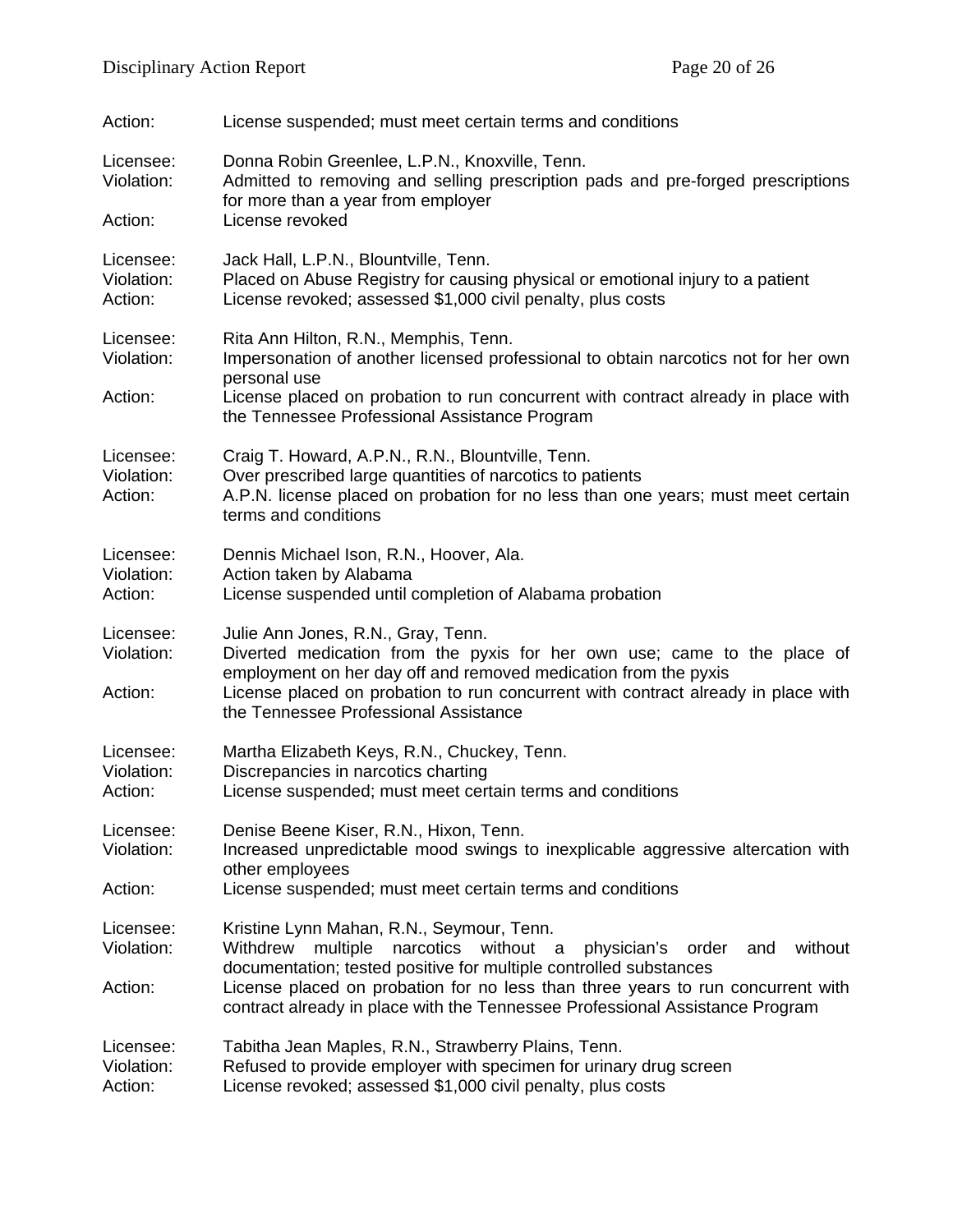| Licensee:<br>Violation:<br>Action: | Mary E. Mason, R.N., Mason, Tenn.<br>Failed to supervise a practical nurse and ensure the integrity of labs specimens<br>License placed on probation; must meet certain terms and conditions; assessed<br>\$1,000 civil penalty, plus costs                                                    |
|------------------------------------|------------------------------------------------------------------------------------------------------------------------------------------------------------------------------------------------------------------------------------------------------------------------------------------------|
| Licensee:<br>Violation:<br>Action: | Brenda Jean McKnight, R.N., Gallatin, Tenn.<br>Violation of Board Order<br>License revoked                                                                                                                                                                                                     |
| Licensee:<br>Violation:<br>Action: | Geraldine A.H. McMahon, L.P.N., Chattanooga, Tenn.<br>Ordered an incorrect lab test; gave incorrect instructions to a patient regarding<br>medications administration<br>License placed on probation; must submit quarterly reports from immediate<br>supervisor in regards to job performance |
| Licensee:<br>Violation:<br>Action: | Terri J. Michael, R.N., Memphis, Tenn.<br>Diversion of narcotics while on duty<br>License placed on probation for duration of monitoring contract currently in place<br>with the Tennessee Professional Assistance Program                                                                     |
| Licensee:<br>Violation:            | Lita D. Morales, R.N., Greeneville, Tenn.<br>Removed narcotics from the facility without authorization for her own personal use;<br>positive drug screen for narcotics                                                                                                                         |
| Action:                            | License placed on probation to run concurrent with contract already in place with<br>the Tennessee Professional Assistance Program                                                                                                                                                             |
| Licensee:<br>Violation:<br>Action: | Jamie Y. Mundy, R.N., Tazewell, Tenn.<br>Positive drug screen<br>License suspended; must meet certain terms and conditions                                                                                                                                                                     |
| Licensee:<br>Violation:            | Ranee Linette Munsey, R.N., Tazewell, Tenn.<br>Admitted to removing narcotics from the facility without authorization for her own<br>personal use                                                                                                                                              |
| Action:                            | License placed on probation to run concurrent with the contract already in place<br>with the Tennessee Professional Assistance Program                                                                                                                                                         |
| Licensee:<br>Violation:<br>Action: | Joanne S. Neuhoff, R.N., Gallatin, Tenn.<br>Intentionally or negligently caused physical or emotional injury to a patient<br>License placed on probation to run concurrent with contract already in place with<br>the Tennessee Professional Assistance Program                                |
| Licensee:<br>Violation:<br>Action: | Sarah A. Newton, R.N., Killen, AL.<br>Action taken by the state of Alabama<br>License suspended; must meet certain terms and conditions of Alabama Board of<br><b>Nursing Order</b>                                                                                                            |
| Licensee:<br>Violation:<br>Action: | Angela W. Nichols, R.N., Knoxville, Tenn.<br>Guilty of a crime<br>License suspended for 30 days; must meet certain terms and conditions                                                                                                                                                        |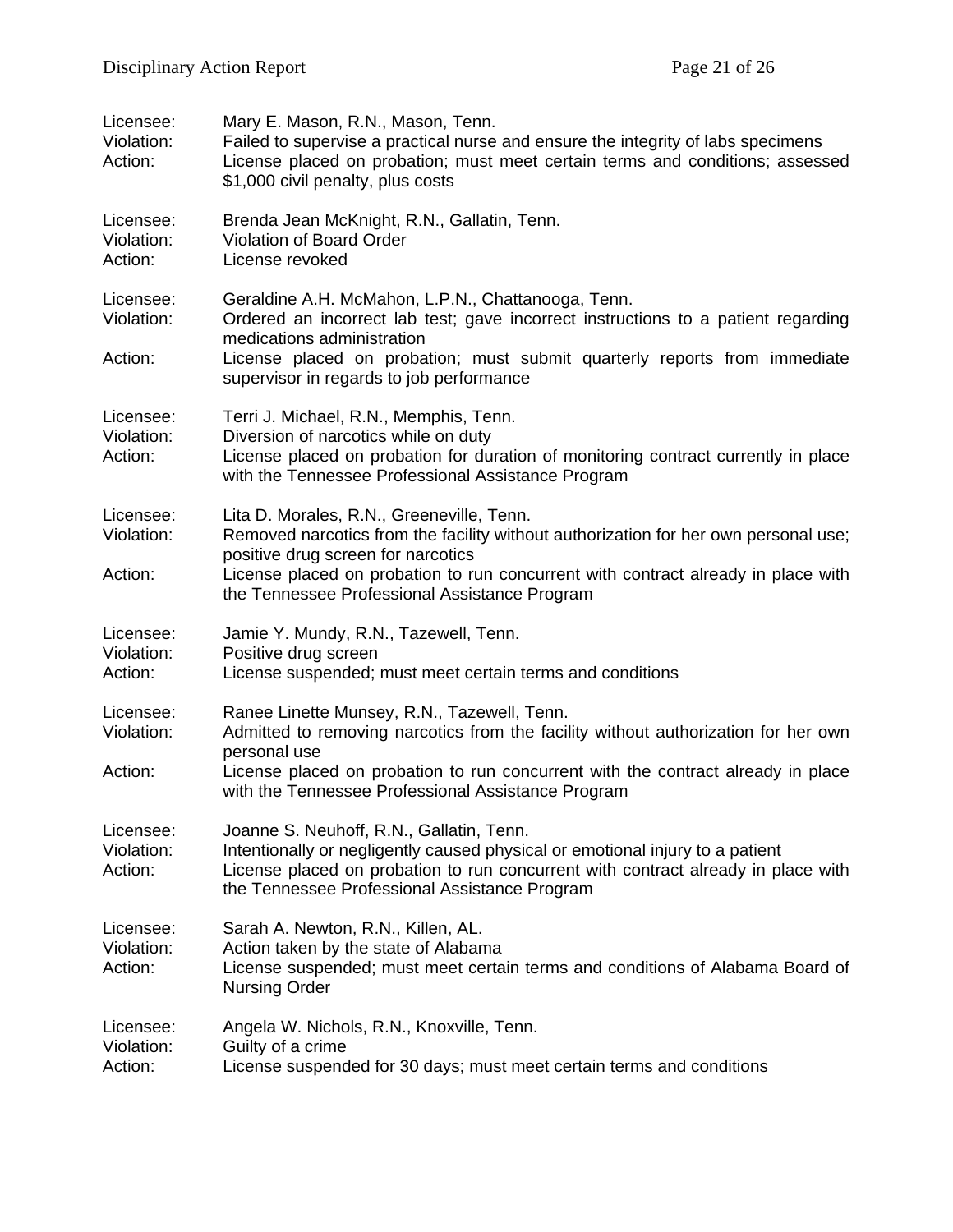| Licensee:<br>Violation:            | James H. Norris, R.N., Soddy Daisy, Tenn.<br>Diverted narcotics; practicing under the influence; tested positive on drug screen<br>for narcotics                                                                                                                                   |
|------------------------------------|------------------------------------------------------------------------------------------------------------------------------------------------------------------------------------------------------------------------------------------------------------------------------------|
| Action:                            | License revoked; assessed costs                                                                                                                                                                                                                                                    |
| Licensee:                          | Jane Warren O'Callahan, R.N., Memphis, Tenn.                                                                                                                                                                                                                                       |
| Violation:                         | Called in prescriptions without authorization for own personal use                                                                                                                                                                                                                 |
| Action:                            | License revoked                                                                                                                                                                                                                                                                    |
| Licensee:                          | Gena C. Patterson, R.N., Chattanooga, Tenn.                                                                                                                                                                                                                                        |
| Violation:                         | Action taken by the State of Georgia                                                                                                                                                                                                                                               |
| Action:                            | License suspended; must meet certain terms and conditions                                                                                                                                                                                                                          |
| Licensee:<br>Violation:<br>Action: | Justin Todd Patton, R.N., Scottsboro, Ala.<br>Diverted narcotics without authorization for his own personal use<br>License placed on probation to run concurrent with contract already in place with<br>the Tennessee Professional Assistance Program but no less than three years |
| Licensee:<br>Violation:<br>Action: | Shonda A. Pindell, L.P.N., Dover, Tenn.<br>Admitted to removing narcotics from the facility without authorization for her own<br>personal use; working while impaired<br>License revoked                                                                                           |
| Licensee:                          | Kimberly L. Pipkin, L.P.N., Stewart, Tenn.                                                                                                                                                                                                                                         |
| Violation:                         | Guilty of a crime                                                                                                                                                                                                                                                                  |
| Action:                            | License suspended; and must meet certain terms and conditions                                                                                                                                                                                                                      |
| Licensee:<br>Violation:<br>Action: | Jill Quinnell, R.N., Memphis, Tenn.<br>Under the influence of cocaine while on duty<br>License suspended; must meet certain terms and conditions; assessed \$3,000<br>civil penalty, plus costs                                                                                    |
| Licensee:                          | Cindy R. Raybon, L.P.N., Murfreesboro, Tenn.                                                                                                                                                                                                                                       |
| Violation:                         | Violation of Board Order                                                                                                                                                                                                                                                           |
| Action:                            | License revoked                                                                                                                                                                                                                                                                    |
| Licensee:                          | Tonya M. Rearick, L.P.N., South Pittsburg, Tenn.                                                                                                                                                                                                                                   |
| Violation:                         | Positive drug screen for narcotics                                                                                                                                                                                                                                                 |
| Action:                            | License suspended; must meet certain terms and conditions                                                                                                                                                                                                                          |
| Licensee:                          | Kristin N. Roberts, L.P.N., Watertown, Tenn.                                                                                                                                                                                                                                       |
| Violation:                         | Documentation error in patient records                                                                                                                                                                                                                                             |
| Action:                            | License placed on probation for one year                                                                                                                                                                                                                                           |
| Licensee:                          | Kyra Robinson, L.P.N., Smithville, Tenn.                                                                                                                                                                                                                                           |
| Violation:                         | Guilty of a crime                                                                                                                                                                                                                                                                  |
| Action:                            | License revoked                                                                                                                                                                                                                                                                    |
| Licensee:<br>Violation:            | Donna J. Sheffield, L.P.N., Clarkrange, Tenn.<br>Entered her code and password into Accudose to verify wastage of narcotics that<br>she did not witness; tested positive for narcotics                                                                                             |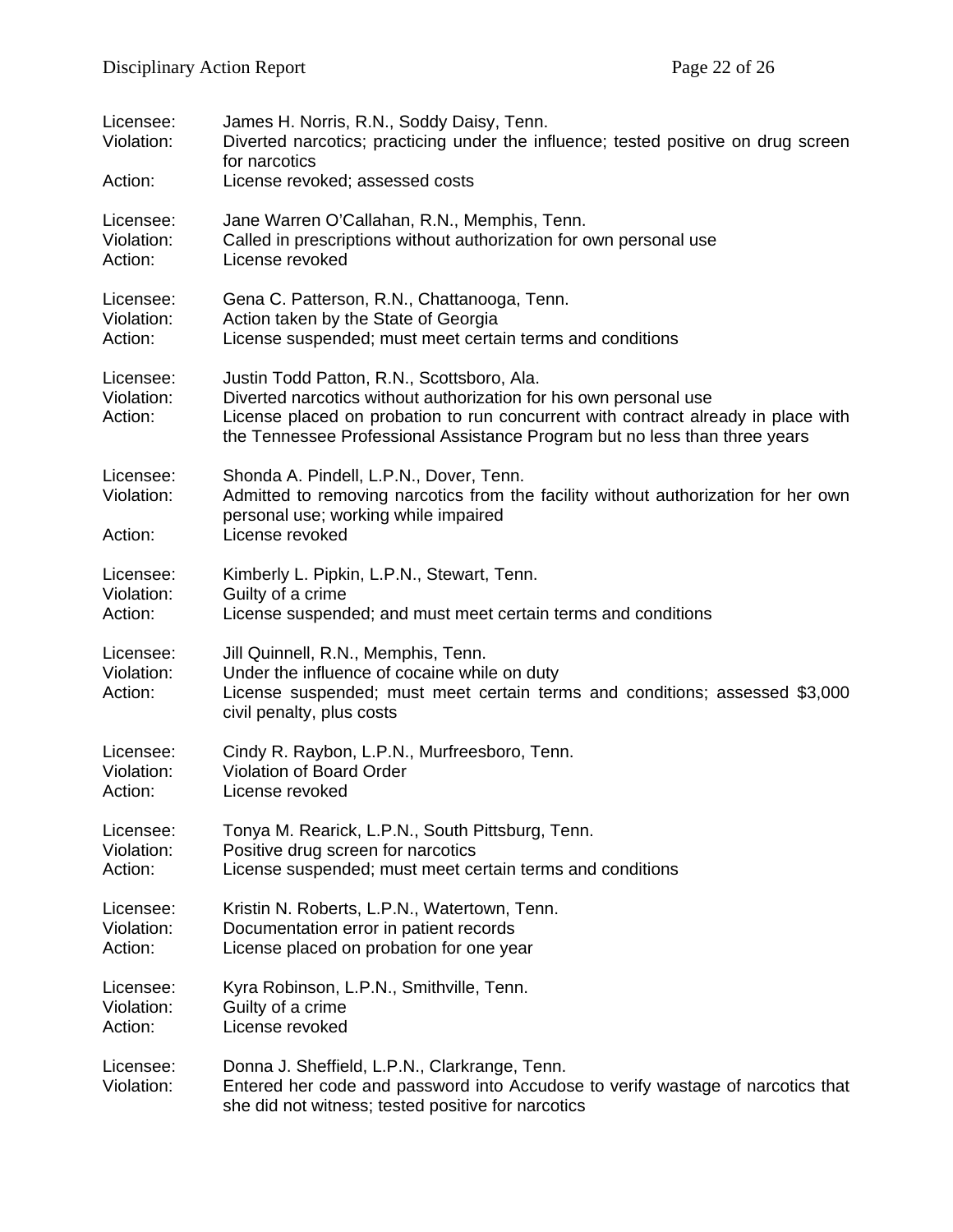| Action:                            | License revoked                                                                                                                                                                                                                                                                                                             |
|------------------------------------|-----------------------------------------------------------------------------------------------------------------------------------------------------------------------------------------------------------------------------------------------------------------------------------------------------------------------------|
| Licensee:<br>Violation:<br>Action: | Christopher L. Shupe, R.N., Dickson, Tenn.<br>Inappropriate narcotic dispensing pattern and un-reconciled wastage<br>License placed on probation until certain terms and conditions are met; assessed<br>\$1,000 civil penalty, plus costs                                                                                  |
| Licensee:                          | Jodi Rebecca Sireci, R.N., Memphis, Tenn.                                                                                                                                                                                                                                                                                   |
| Violation:                         | Violation of Board Order                                                                                                                                                                                                                                                                                                    |
| Action:                            | License revoked; assessed \$3,000 civil penalty, plus costs                                                                                                                                                                                                                                                                 |
| Licensee:<br>Violation:<br>Action: | Jana Suzanne Smith, R.N., Memphis, Tenn.<br>Diverted wasted narcotics from her employer without authorization for her own<br>personal use; admitted to being addicted to narcotics and using narcotics to ease<br>symptoms of withdrawal from another narcotic<br>License suspended; must meet certain terms and conditions |
| Licensee:<br>Violation:<br>Action: | Mary Somerville-Griggs, L.P.N., Covington, Tenn.<br>Carried out lab order on patient without a physician or nurse practitioner order<br>License placed on probation; must meet certain terms and conditions; and<br>assessed \$500 civil penalty, plus costs                                                                |
| Licensee:                          | Ginger L. Stevens, L.P.N., Elizabethton, Tenn.                                                                                                                                                                                                                                                                              |
| Violation:                         | Failed to submit to drug screen                                                                                                                                                                                                                                                                                             |
| Action:                            | License placed on probation; must meet certain terms and conditions                                                                                                                                                                                                                                                         |
| Licensee:                          | Dana M. Tivy, R.N., Saskatchewan, Tenn.                                                                                                                                                                                                                                                                                     |
| Violation:                         | Failed to submit to drug screen                                                                                                                                                                                                                                                                                             |
| Action:                            | License revoked; assessed \$3,000 civil penalty, plus costs                                                                                                                                                                                                                                                                 |
| Licensee:<br>Violation:<br>Action: | Leah K. Trail, A.P.N., R.N., Clarksville, Tenn.<br>Called in unauthorized prescriptions to a pharmacy<br>License suspended for one month; must complete prescribing course within six<br>months                                                                                                                             |
| Licensee:<br>Violation:<br>Action: | Nicholas P. Vogel, R.N., Spring Hill, Tenn.<br>Exploiting a patient for financial gain<br>License placed on probation; must meet certain terms and conditions; assessed<br>costs                                                                                                                                            |
| Licensee:                          | Wendi J. Walker, L.P.N., Maryville, Tenn.                                                                                                                                                                                                                                                                                   |
| Violation:                         | Possession of a controlled substance without a prescription; guilty of a crime                                                                                                                                                                                                                                              |
| Action:                            | License suspended; must meet certain terms and conditions                                                                                                                                                                                                                                                                   |
| Licensee:                          | Donna G. Wardell, L.P.N., Old Fort, Tenn.                                                                                                                                                                                                                                                                                   |
| Violation:                         | Action taken by State of North Carolina                                                                                                                                                                                                                                                                                     |
| Action:                            | License reprimanded; assessed \$100 civil penalty, plus costs                                                                                                                                                                                                                                                               |
| Licensee:                          | Alicia L. Webster, L.P.N., Rockwood, Tenn.                                                                                                                                                                                                                                                                                  |
| Violation:                         | Impaired while on duty; tested positive for Methadone and Cocaine                                                                                                                                                                                                                                                           |
| Action:                            | License revoked; assessed \$3,000 civil penalty, plus costs                                                                                                                                                                                                                                                                 |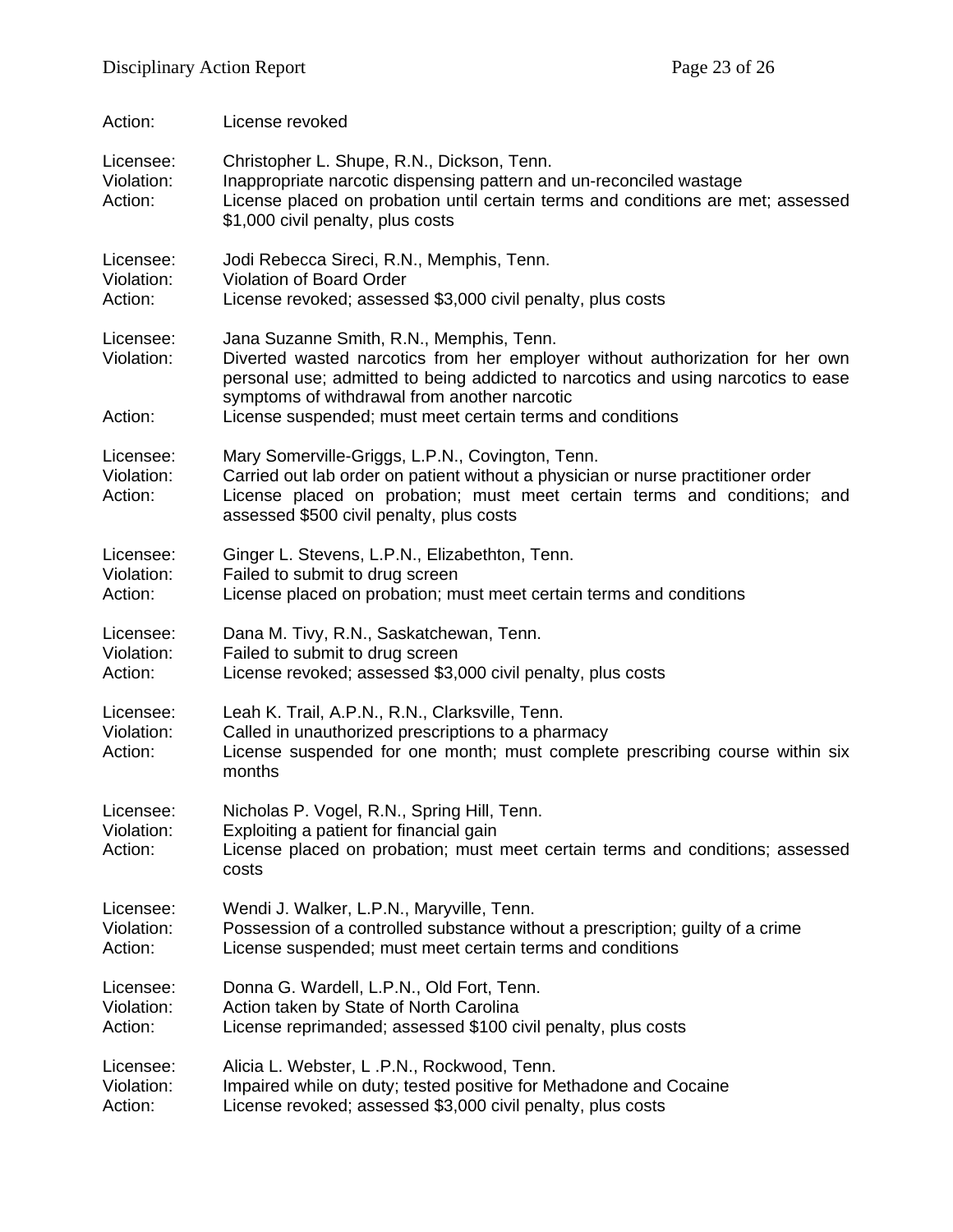| Licensee:<br>Violation:<br>Action: | Stephanie J. Weber, R.N., Rockford, Tenn.<br>Working while impaired<br>License placed on probation for no less than three years, to run concurrent with<br>contract already in place with the Tennessee Professional Assistance Program                                                               |
|------------------------------------|-------------------------------------------------------------------------------------------------------------------------------------------------------------------------------------------------------------------------------------------------------------------------------------------------------|
| Licensee:                          | Amanda B. Wenger, R.N., Nashville, Tenn.                                                                                                                                                                                                                                                              |
| Violation:                         | Tested positive for Marijuana                                                                                                                                                                                                                                                                         |
| Action:                            | License suspended; must meet certain terms and conditions                                                                                                                                                                                                                                             |
| Licensee:                          | Jamie E. Whitaker, R.N., Mooresburg, Tenn.                                                                                                                                                                                                                                                            |
| Violation:                         | Admitted to the use of illegal drugs within past 30 days                                                                                                                                                                                                                                              |
| Action:                            | License suspended; must meet certain terms and conditions                                                                                                                                                                                                                                             |
| Licensee:                          | Anna B. White, Arkansas R.N., Marion. Arkansas                                                                                                                                                                                                                                                        |
| Violation:                         | Disciplinary action taken by the state of Arkansas                                                                                                                                                                                                                                                    |
| Action:                            | Revocation of multi-state privilege to practice in Tennessee                                                                                                                                                                                                                                          |
| Licensee:<br>Violation:<br>Action: | Kathy Bennett Williamson, R.N., Chattanooga, Tenn.<br>Failed to comply with terms of monitoring agreement with the Tennessee<br>Professional Assistance Program<br>License placed on probation to run concurrent with contract already in place with<br>the Tennessee Professional Assistance Program |
| Licensee:                          | Douglas R. Wright, R.N., Fayetteville, Tenn.                                                                                                                                                                                                                                                          |
| Violation:                         | Disciplinary action taken by the state of Alabama                                                                                                                                                                                                                                                     |
| Action:                            | License suspended until action cleared in Alabama                                                                                                                                                                                                                                                     |
| Licensee:<br>Violation:<br>Action: | Jennifer D. Keith Wynne, R.N., Birmingham, AL.<br>Removed controlled substance from a facility without authorization<br>License placed on probation to run concurrent with contract already in place with<br>the Tennessee Professional Assistance Program                                            |

## **BOARD OF PHARMACY**

| Licensee:<br>Violation:<br>Action: | Leroy D. Chu, D.Ph., Memphis, Tenn<br>Failed to perform a drug utilization review on numerous prescriptions for a patient<br>Assessed \$500 civil penalty                                                                                |
|------------------------------------|------------------------------------------------------------------------------------------------------------------------------------------------------------------------------------------------------------------------------------------|
| Licensee:<br>Violation:<br>Action: | Elena M. Hines, D.Ph., Clarksville, Tenn.<br>Failed to perform a drug utilization review on numerous prescriptions for a patient<br>License reinstated and placed on probation for five years; must meet certain terms<br>and conditions |
| Licensee:<br>Violation:            | Paul M. Hughey, D.Ph., Hendersonville, Tenn.<br>Failed to have the supervisor-pharmacist to pharmacy technician ratio, as set forth<br>by Board rule                                                                                     |
| Action:                            | Assessed \$250 civil penalty                                                                                                                                                                                                             |
| Licensee:<br>Violation:            | Brion K. Laplace, D.Ph., Jackson, Tenn<br>Guilty of a crime                                                                                                                                                                              |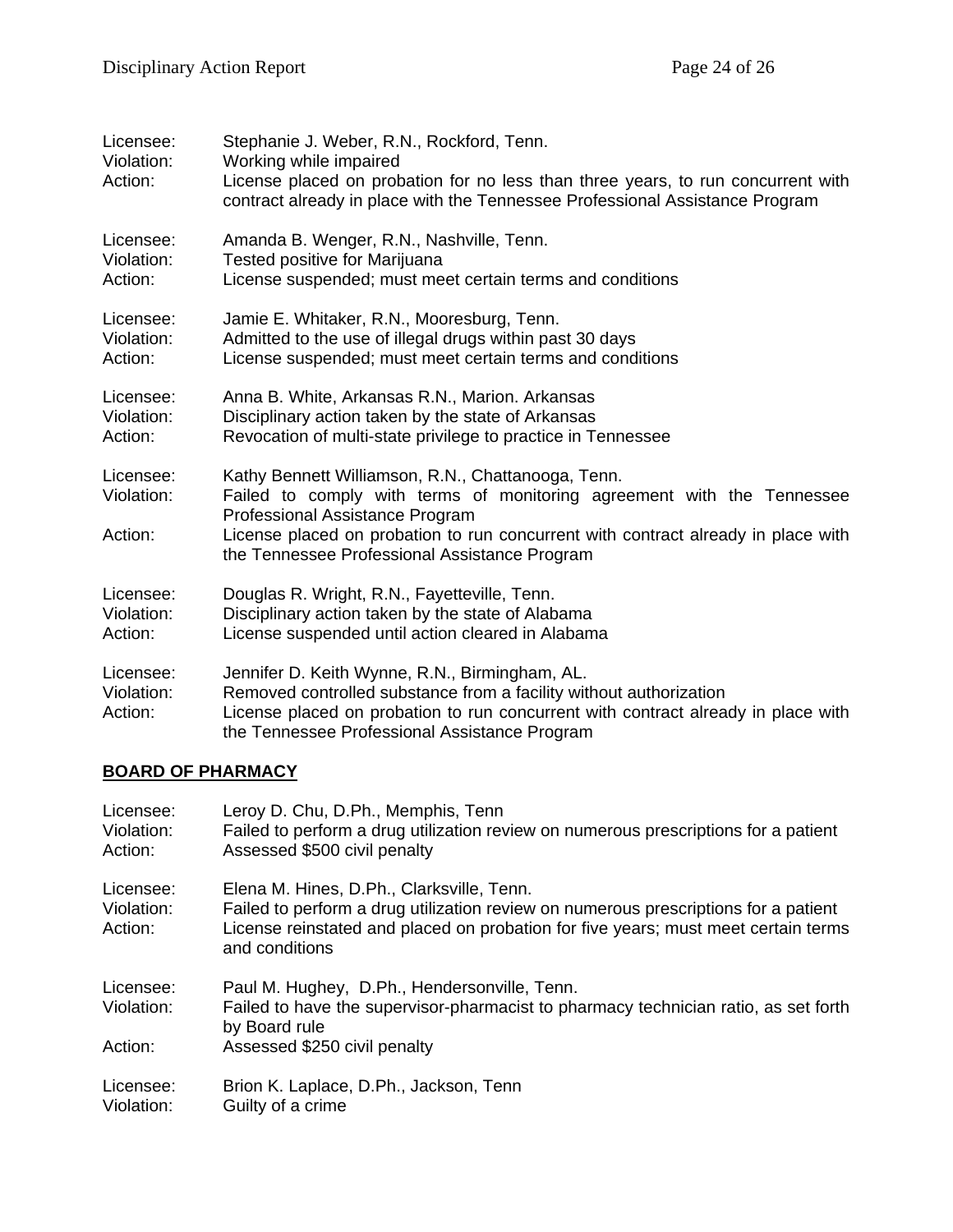| Action:                 | License revoked                                                                                                                                                                            |
|-------------------------|--------------------------------------------------------------------------------------------------------------------------------------------------------------------------------------------|
| Licensee:<br>Violation: | Teresa Jane Markland, R.T., Johnson City, Tenn.<br>Removed controlled substances from the pharmacy without authorization from a<br>licensed prescriber                                     |
| Action:                 | Registration permanently revoked                                                                                                                                                           |
| Licensee:<br>Violation: | Jeremy Paul Muzzall, D.Ph., Pleasant View Tenn.<br>Mislabeled a new prescription and failed to provide mandatory patience counseling<br>on new prescriptions in accordance with board rule |
| Action:                 | Assessed \$500 civil penalty                                                                                                                                                               |
| Licensee:<br>Violation: | Matthew C. Wilson, D.Ph., Memphis, Tenn.<br>Allowed individual to work at pharmacy as pharmacy technicians without proper<br>registration                                                  |
| Action:                 | Assessed \$200 civil penalty                                                                                                                                                               |

## **COMMITTEE ON PHYSICIANS ASSISTANTS**

| Licensee:  | Kristen L. Colby, P.A., Nashville, Tenn.                                      |
|------------|-------------------------------------------------------------------------------|
| Violation: | Fraudulently obtained prescriptions; and guilty of a crime                    |
| Action:    | License placed on probation; must meet certain terms and conditions; assessed |
|            | \$2,000 civil penalty, plus costs                                             |

# **BOARD OF EMBERGENCY MEDICAL SERVICES**

| Licensee:<br>Violation:            | John Mel Appling, EMT-P, Fayetteville, Tenn.<br>Guilty of a crime; provided improper care of a patient; failed to report criminal<br>conviction on renewal                                                                                                                                                                      |
|------------------------------------|---------------------------------------------------------------------------------------------------------------------------------------------------------------------------------------------------------------------------------------------------------------------------------------------------------------------------------|
| Action:                            | License revoked                                                                                                                                                                                                                                                                                                                 |
| Licensee:<br>Violation:<br>Action: | Michael Clinton Armstong, EMT-P, Somerville, Tenn.<br>Guilty of a crime<br>License revoked                                                                                                                                                                                                                                      |
| Licensee:<br>Violation:<br>Action: | Robert E. Dozier, EMT-IV, Clarksville, Tenn.<br>Hair follicle tested positive for cocaine; failed to enter into a contract with the<br>Tennessee Professional Assistance Program<br>License voluntarily surrendered /revoked                                                                                                    |
| Licensee:<br>Violation:<br>Action: | Christopher Thomas Goodroe, EMT-P, Manchester, Tenn.<br>Guilty of a crime; and performed duties on expired license<br>License permanently revoked                                                                                                                                                                               |
| Licensee:<br>Violation:            | Carol Renae Morgan, EMT-P, Pikeville, Tenn.<br>Attempted numerous times to IV a patient and did not note failed attempts in<br>patient care report; failed to cover IV in patient arm; failed to provide a copy of<br>patient report to hospital; and failed to lock narcotic compartment and lockbox was<br>unlocked and open. |
| Action:                            | License placed on probation for one year; must meet certain terms and conditions                                                                                                                                                                                                                                                |